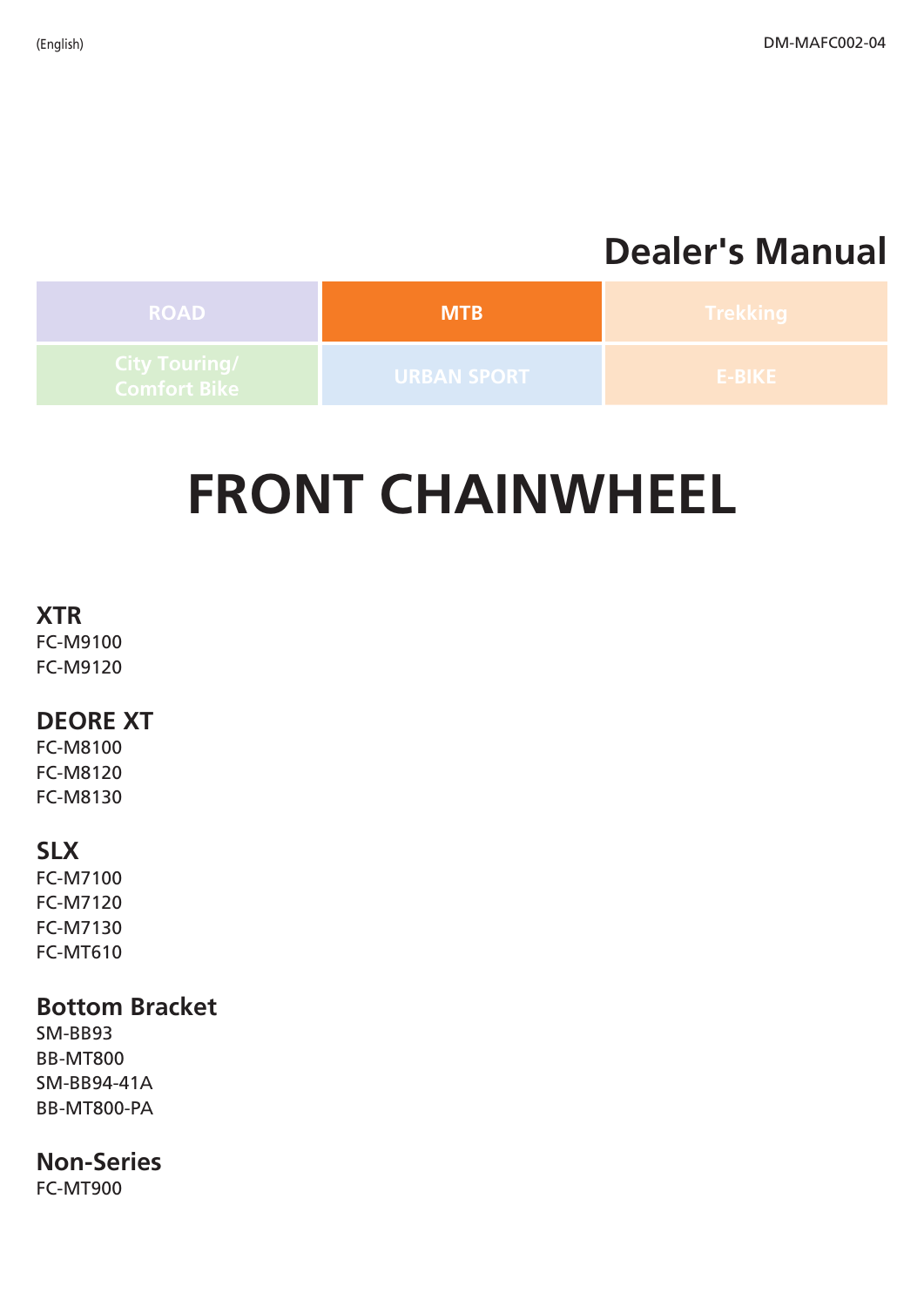# **CONTENTS**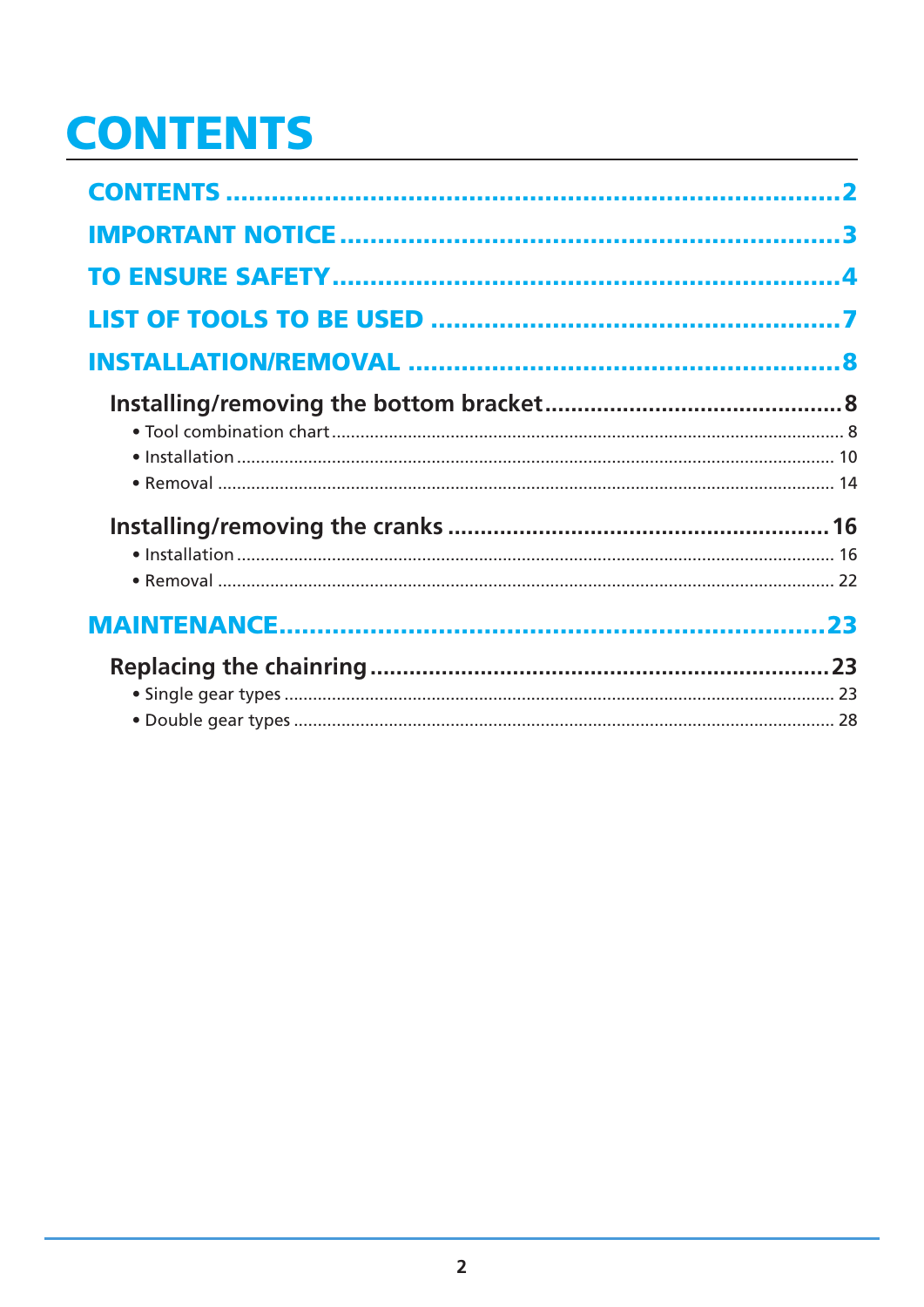# <span id="page-2-0"></span>IMPORTANT NOTICE

- **This dealer's manual is intended primarily for use by professional bicycle mechanics.** Users who are not professionally trained for bicycle assembly should not attempt to install the components themselves using the dealer's manuals. If any part of the information on the manual is unclear to you, do not proceed with the installation. Instead, contact your place of purchase or a bicycle dealer for their assistance.
- **•** Make sure to read all owner's manuals included with the products.
- **•** Do not disassemble or modify the product other than as stated in the information contained in this dealer's manual.
- **•** All owner's manuals and dealer's manuals can be viewed on-line on our website (http:// si.shimano.com).
- **•** For consumers who do not have easy access to the internet, please contact a SHIMANO distributor or any of the SHIMANO offices to obtain a hardcopy of the user's manual.
- **•** Please observe the appropriate rules and regulations of the country, state or region in which you conduct your business as a dealer.

**For safety, be sure to read this dealer's manual thoroughly before use, and follow it for correct use.**

The following instructions must be observed at all times in order to prevent personal injury and physical damage to equipment and surroundings.

The instructions are classified according to the degree of danger or damage which may occur if the product is used incorrectly.

| <b>DANGER</b>  | Failure to follow the instructions will result in death or serious<br>injury.                                       |
|----------------|---------------------------------------------------------------------------------------------------------------------|
| <b>WARNING</b> | Failure to follow the instructions could result in death or<br>serious injury.                                      |
| <b>CAUTION</b> | Failure to follow the instructions could cause personal injury or<br>physical damage to equipment and surroundings. |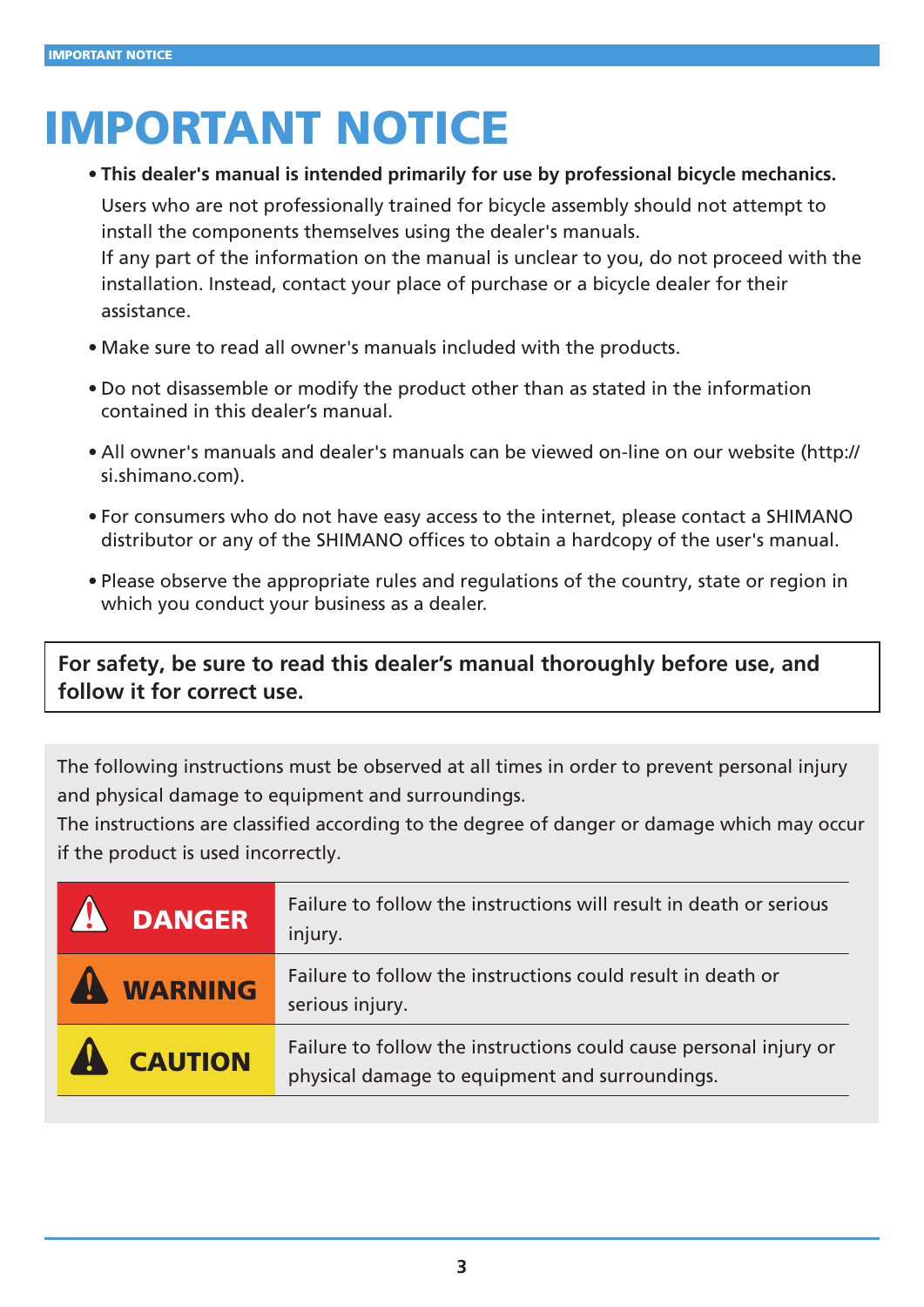# <span id="page-3-0"></span>TO ENSURE SAFETY

# **A WARNING**

**• Be sure to follow the instructions provided in the owner's manuals when installing the product.**

It is recommended to use SHIMANO genuine parts only. If parts such as bolts and nuts become loose or damaged, the bicycle may suddenly fall over, which may cause serious injury.

In addition, if adjustments are not carried out correctly, problems may occur, and the bicycle may suddenly fall over, which may cause serious injury.



**•** Be sure to wear safety glasses or goggles to protect your eyes while performing maintenance tasks such as replacing parts.

**•** After reading the dealer's manual thoroughly, keep it in a safe place for later reference.

#### Be sure to also inform users of the following:

- **•** Intervals between maintenance depend on the use and riding circumstances. Clean the chain with an appropriate chain cleaner regularly. Never use alkali based or acid based solvents such as rust cleaners. If those solvents are used the chain might break and cause serious injury.
- **•** Check that there are no cracks in the crank arms before riding the bicycle. If there are any cracks, the crank arm may break and you may fall off the bicycle.
- **•** Check the chain for any damage (deformation or crack), skipping, or other abnormalities such as unintended gear shifting. If any problems are found, consult your place of purchase or a distributor. The chain may break, and you may fall.
- **•** Be careful not to let the hemming of your clothes get caught in the chain while riding. Otherwise, you may fall off the bicycle.

#### For installation to the bicycle, and maintenance:

- **•** If the inner cover is not installed correctly, the axle may rust and become damaged, and the bicycle may fall over and serious injury may occur as a result.
- **•** Be sure to use a torque wrench when tightening the crank mounting bolts (45 55 N·m). Furthermore, after riding approximately 100 km (60 miles), use a torque wrench to recheck the tightening force. Re-checking the tightening torque of the crank is especially necessary when the crank is subjected to strong blows from a fall. If the crank is used when the tightening torque is weak, the crank could detach and you may fall off the bicycle.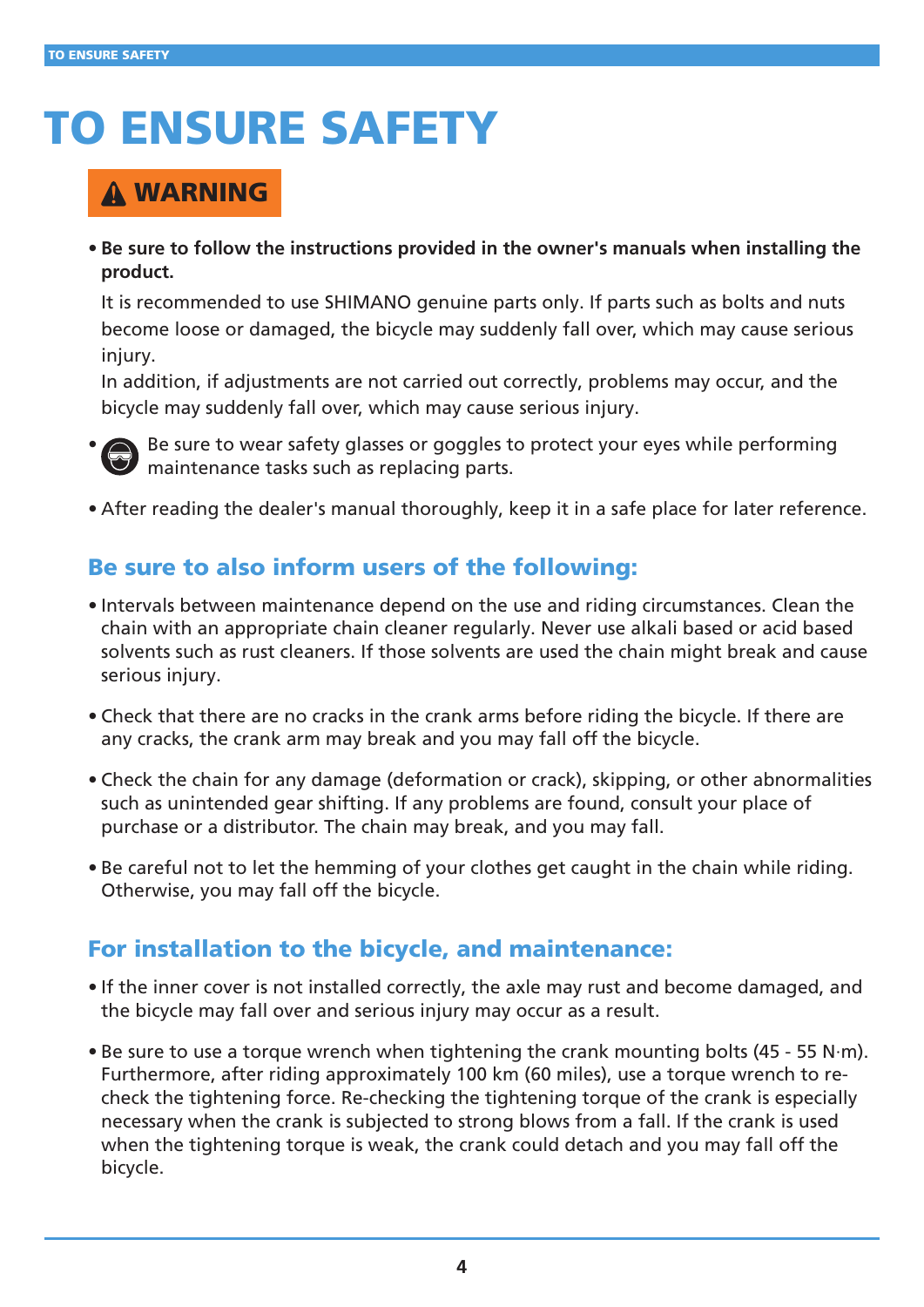# **A CAUTION**

#### Be sure to also inform users of the following:

**•** Be careful to keep body parts away from the sharp teeth of chainrings.



#### Be sure to also inform users of the following:

- **•** Before riding the bicycle, check that there is no gap or looseness between the fastening section. Also, be sure to retighten the crank arm and pedals at periodic intervals.
- **•** Be sure to keep turning the crank arm during the lever operation.
- **•** When the chain is in any of the positions shown in the figures, the chain may come into contact with the chainring or front derailleur and generate noise. If noise is a problem, shift the chain onto the next largest sprocket or the one after it.

|                  | <b>Double</b>                               |                                                                                  |  |
|------------------|---------------------------------------------|----------------------------------------------------------------------------------|--|
|                  | <b>XTR M9100 series/</b><br><b>FC-MT900</b> | <b>DEORE XT M8100 series/</b><br><b>SLX M7100 series</b><br>(including FC-MT610) |  |
| <b>Chainring</b> |                                             |                                                                                  |  |
| <b>Sprocket</b>  |                                             |                                                                                  |  |

- **•** Use a neutral detergent to clean the crank arm and the bottom bracket. Using alkaline or acidic detergents may cause discoloration.
- **•** If pedaling performance does not feel normal, check the bicycle once more.
- **•** Do not wash the surrounding area of the bottom bracket with a high-pressure washer. Water may enter the bearing section and cause noise or adhesion.
- **•** The gears should be periodically washed with a neutral detergent. In addition, cleaning the chain with neutral detergent and lubricating it can be an effective way of extending the life of the gears and the chain.
- **•** The cuffs of your clothing may get dirty from the chain while riding.
- **•** Products are not guaranteed against natural wear and deterioration from normal use and aging.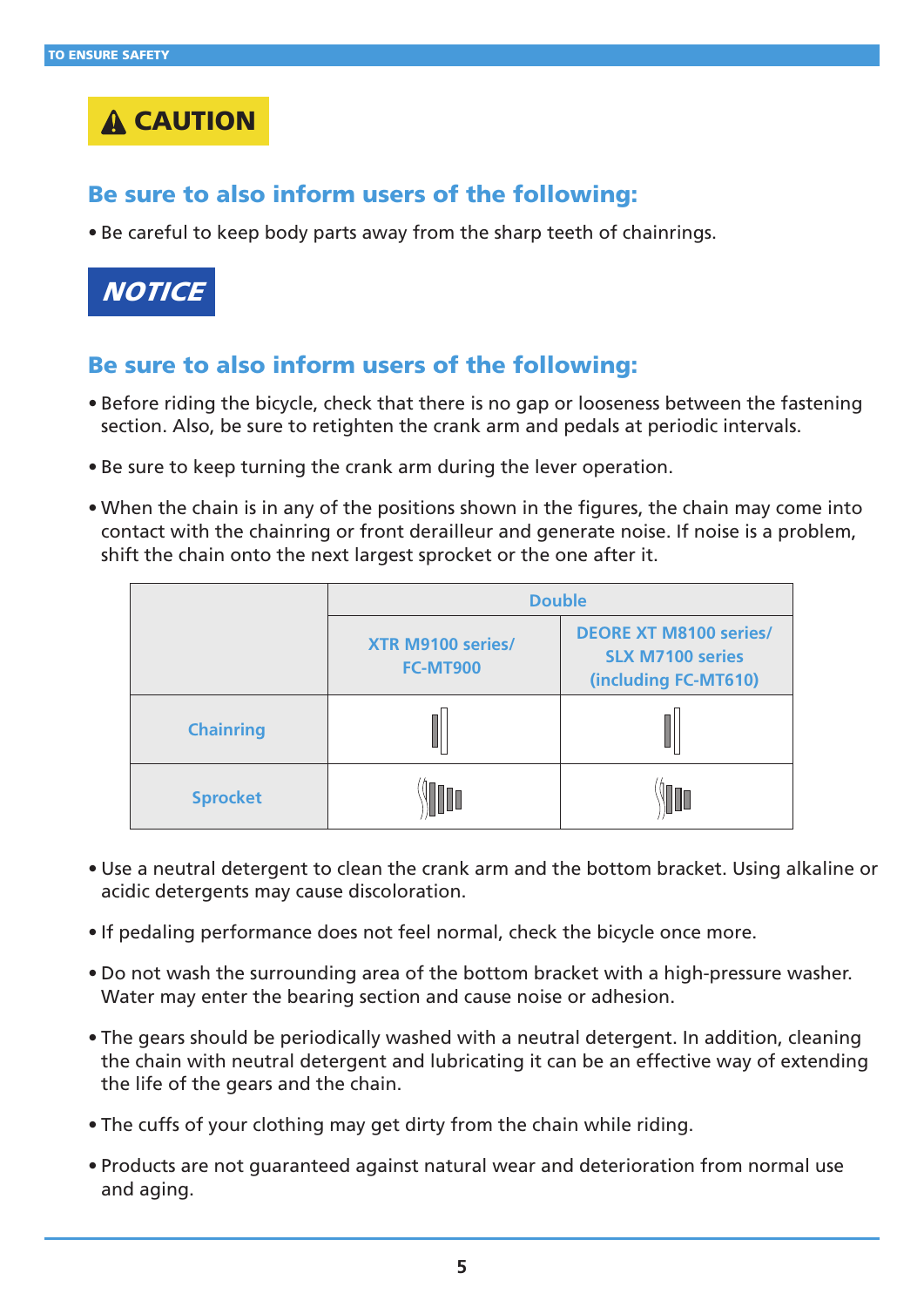**•** For maximum performance we highly recommend SHIMANO lubricants and maintenance products.

#### For installation to the bicycle, and maintenance:

- **•** When installing the pedals, apply a small amount of grease to the threads to prevent the pedals from sticking. Use a torque wrench to securely tighten the pedals (tightening torque: 35 - 55 N·m). The right crank has a clockwise thread, and the left crank has a counterclockwise thread.
- **•** If the bottom bracket shell is not parallel, gear shifting performance will drop.
- **•** If the chain keeps skipping during use, replace the gears and the chain.
- **•** When installing the left and right adapters, apply grease and be sure to install the inner cover. Otherwise, the waterproofing performance will worsen.
- **•** To ensure the best performance, be sure to use only the specified type of chain.
- **•** If a squeaking noise is heard coming from the axle of the right crank arm unit and the fastening section of the left crank arm, apply grease to the fastening section and then tighten it firmly with the specified torque.
- **•** If you feel any looseness in the bearing section, the bottom bracket should be replaced.
- **•** Be sure to use the specified gear tooth combination. If an unspecified gear is used, the dimension between the gears changes, and the chain may fall in between the gears.
- **•** Use FC-M9120-B2 with a specially designed frame.

The actual product may differ from the illustration because this manual is intended mainly to explain the procedures for using the product.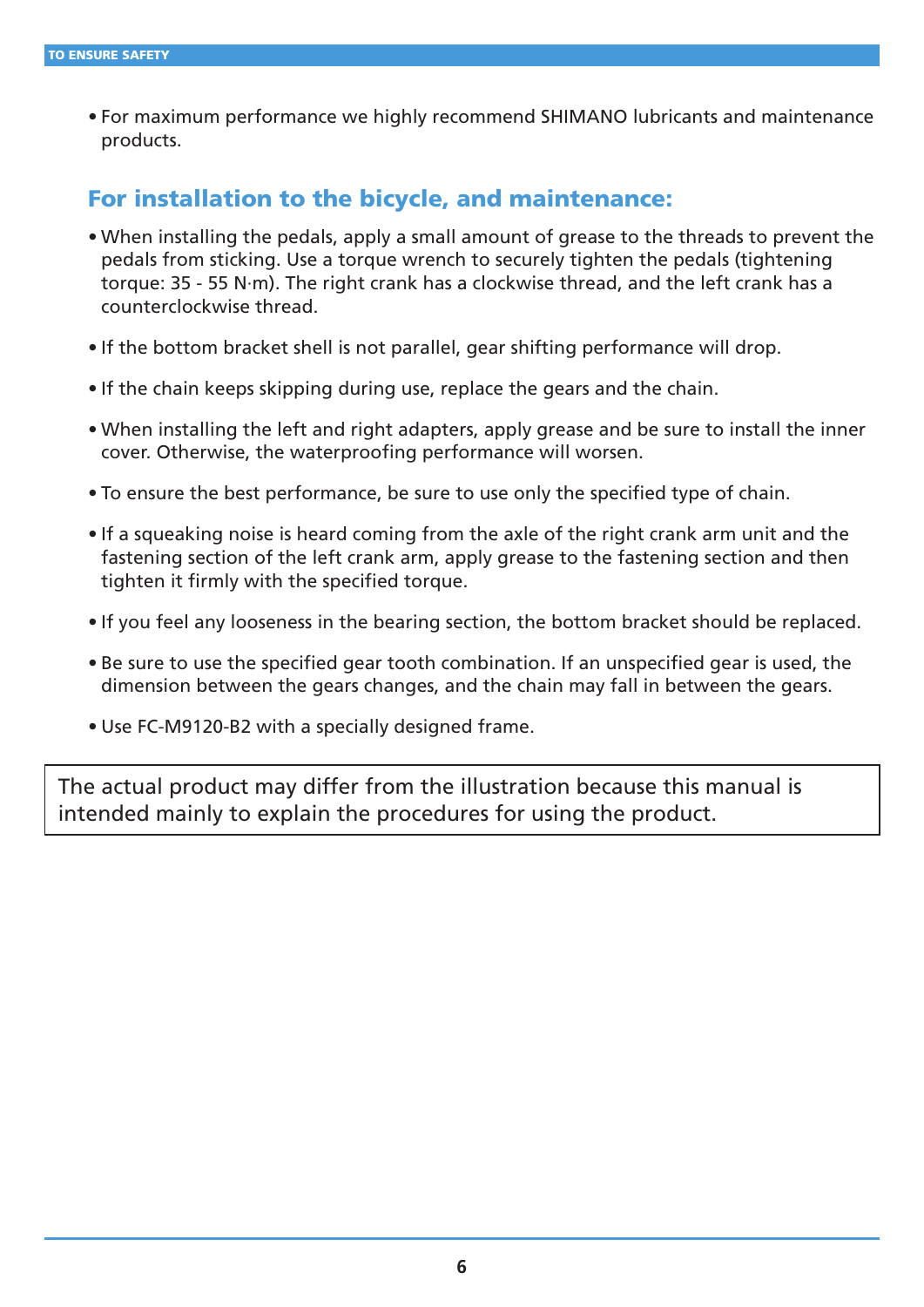# <span id="page-6-0"></span>LIST OF TOOLS TO BE USED

The following tools are needed for installation/removal, adjustment, and maintenance purposes.

| <b>Tool</b>         |                     |                                                                        |                   |
|---------------------|---------------------|------------------------------------------------------------------------|-------------------|
| 5                   | 5 mm hexagon wrench | $TL$ FC32                                                              | TL-FC32           |
| 8                   | 8 mm hexagon wrench | $\bigcirc$ TL FG33                                                     | TL-FC33           |
| $\frac{1}{17}$      | 17 mm spanner       | $\bigcirc$<br>TLFG34                                                   | TL-FC34           |
| $\frac{1}{32}$      | 32 mm spanner       | <b>TL-FC36</b>                                                         | TL-FC36           |
|                     | Plastic mallet      | $\bigcirc$<br>TLFG37                                                   | TL-FC37           |
| $\bigcirc$          | TL-FC16             | $\begin{bmatrix} \mathsf{T} \mathsf{L} \\ \mathsf{FC41} \end{bmatrix}$ | TL-FC41           |
| TL-FC18             | TL-FC18             | $\frac{1}{T L - BB12}$                                                 | TL-BB12           |
| $\bigcirc$ il FC24  | TL-FC24             | TL-BB13                                                                | TL-BB13           |
| TL FC <sub>25</sub> | TL-FC25             |                                                                        | Hexalobular [#30] |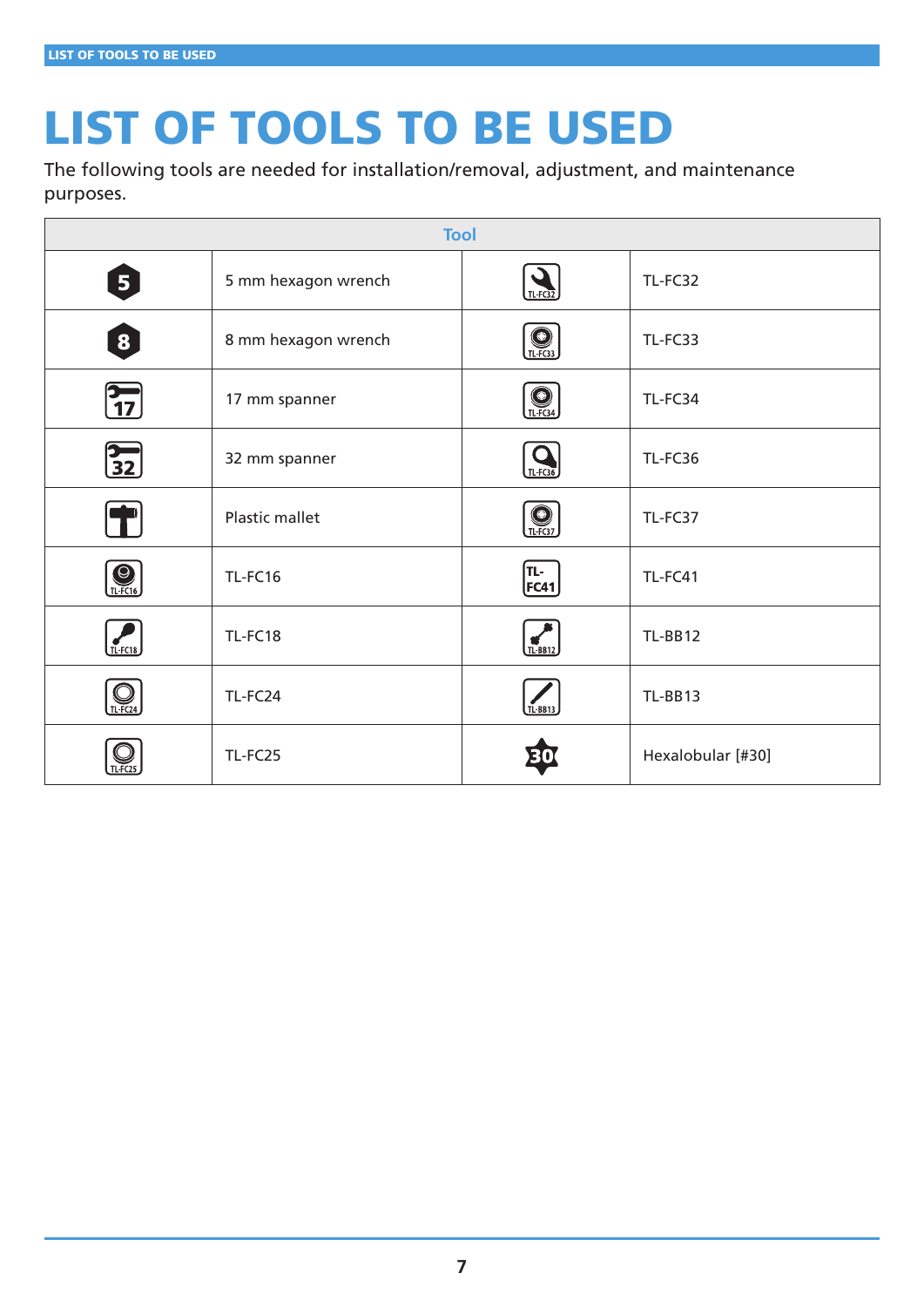# <span id="page-7-0"></span>INSTALLATION/REMOVAL

# Installing/removing the bottom bracket

## <span id="page-7-1"></span>**Tool combination chart**

Use the tool combinations specified in the table.

#### **SM-BB93**



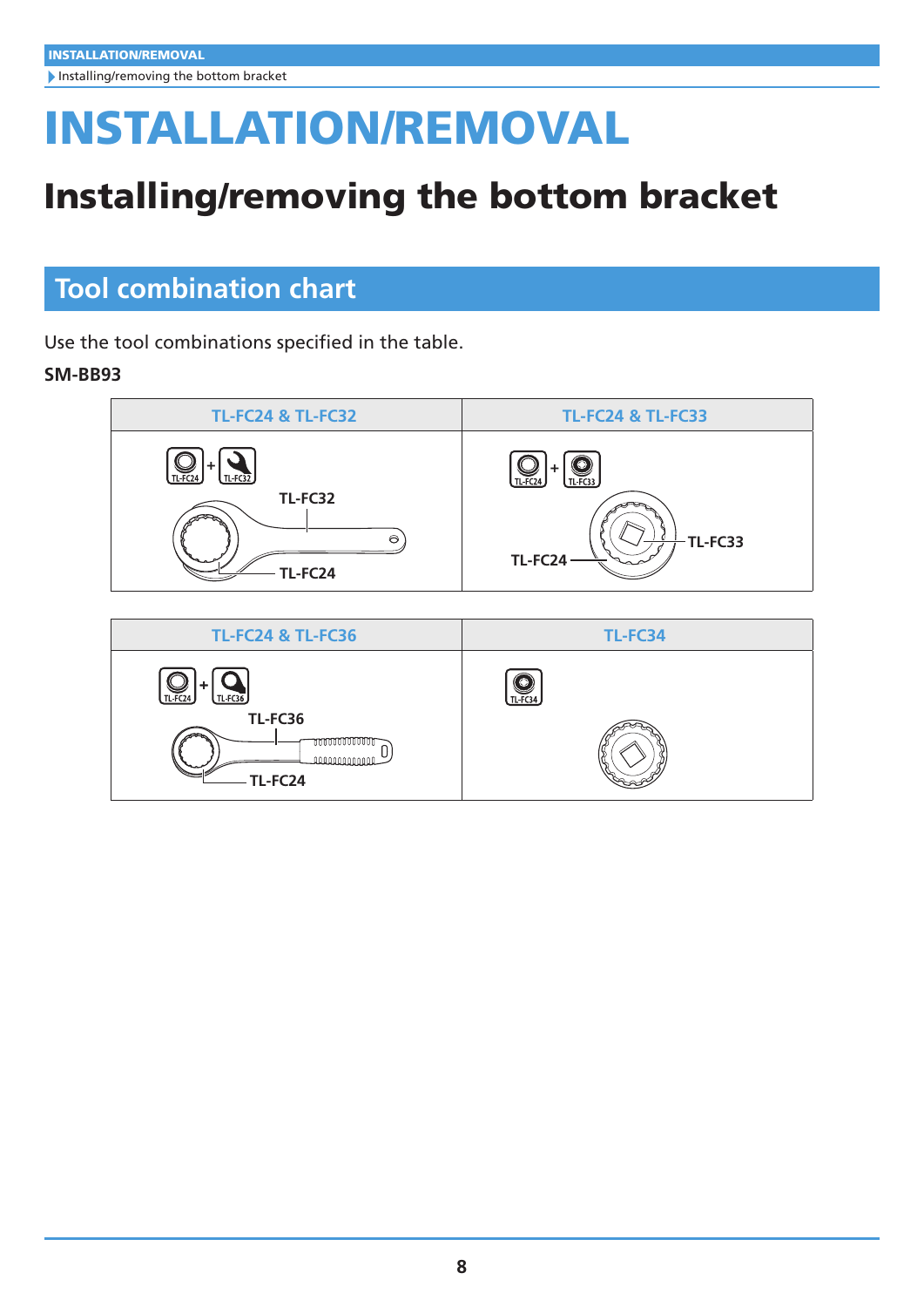#### **BB-MT800**





#### **NOTICE**

- **•** When using an impact wrench on SM-BB93, use it in combination with TL-FC34. Using any other combinations will damage the tool.
- **•** When using an impact wrench on BB-MT800, use it in combination with TL-FC37. Using any other combinations will damage the tool.
- **•** TL-FC24 may become damaged and unusable after repeated use.
- **•** Check the possible installation positions when setting TL-FC24 or TL-FC25 in TL-FC32.



**•** Any installation position is possible for TL-FC33/FC36.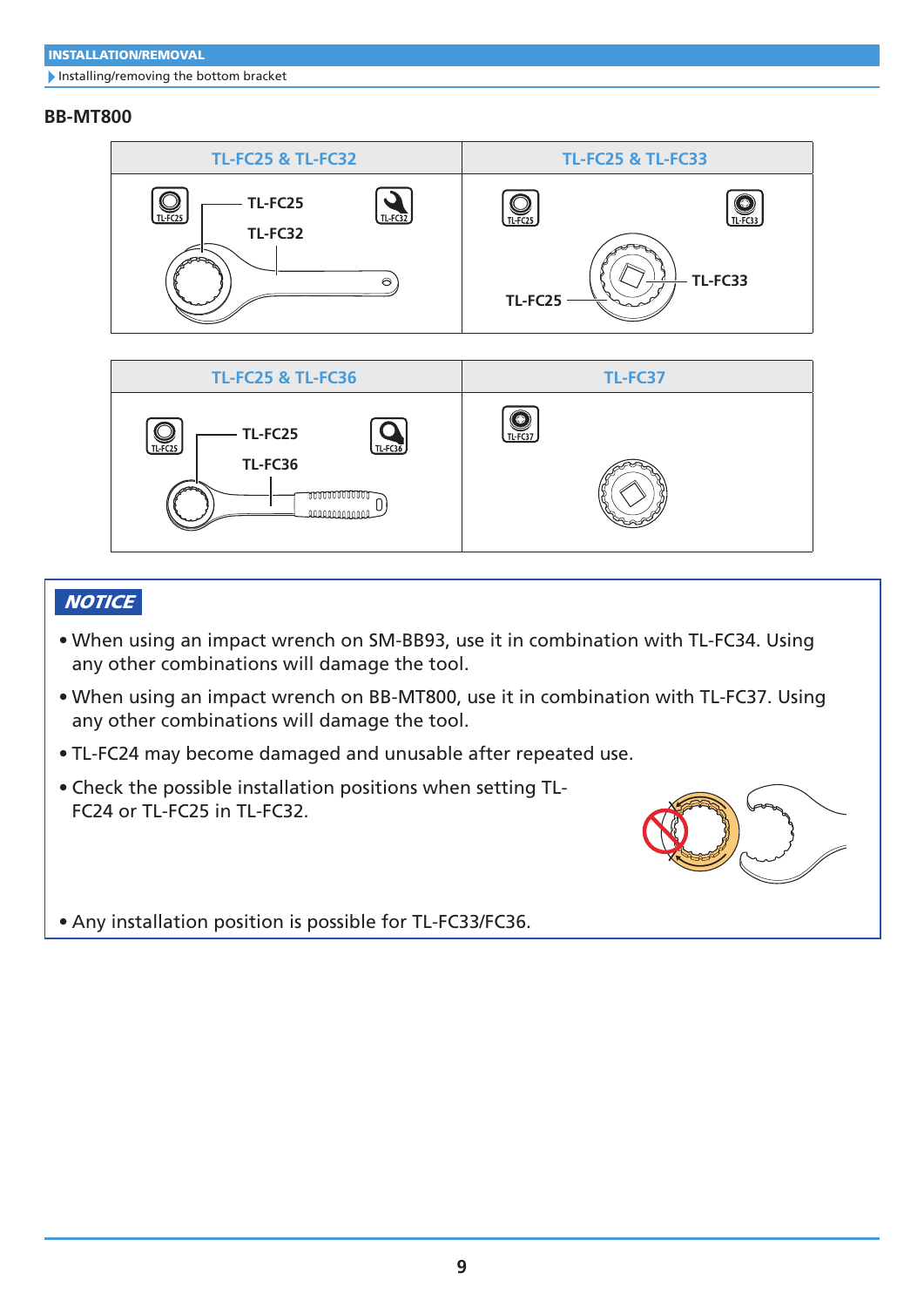# <span id="page-9-1"></span><span id="page-9-0"></span>**Installation**

# **>Threaded bottom bracket**

#### **1. Place the spacers.**

(1) Check the width of the bottom bracket shell.



**Bottom bracket shell width**

(2) Prepare a spacer (2.5 mm) for the position indicated in the table.

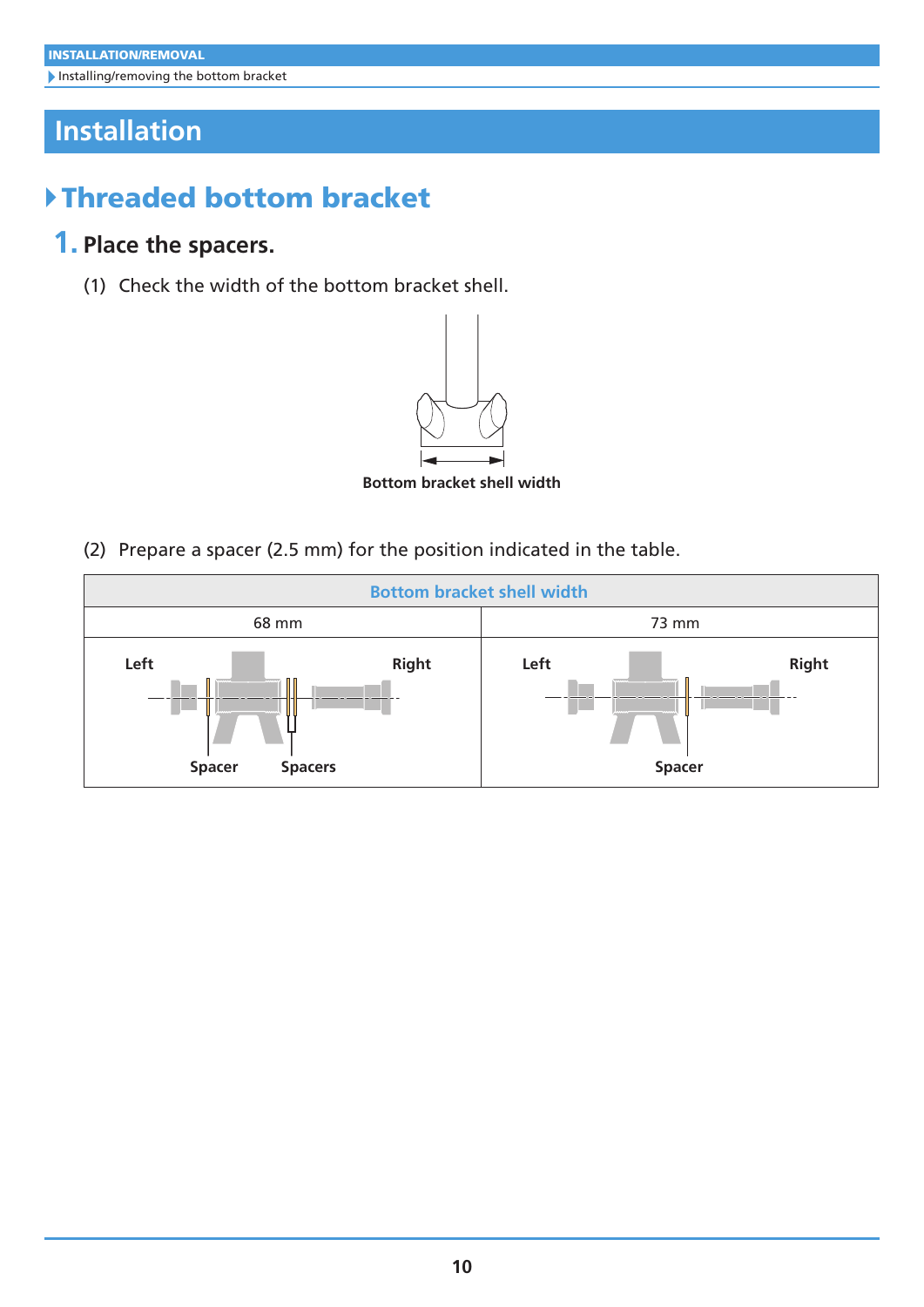#### **2. Install the inner cover, adapter, and spacer.**

- (1) Apply grease to the left and right adapters.
- (2) Use the SHIMANO original tools ([refer to "Tool combination chart" in "Installing/](#page-7-1) [removing the bottom bracket"](#page-7-1)) to tighten the left and right adapters.



# `Press-fit bottom bracket

#### **1. Set the bottom bracket in the bottom bracket shell.**

(1) Check the width of the bottom bracket shell.



**Bottom bracket shell width**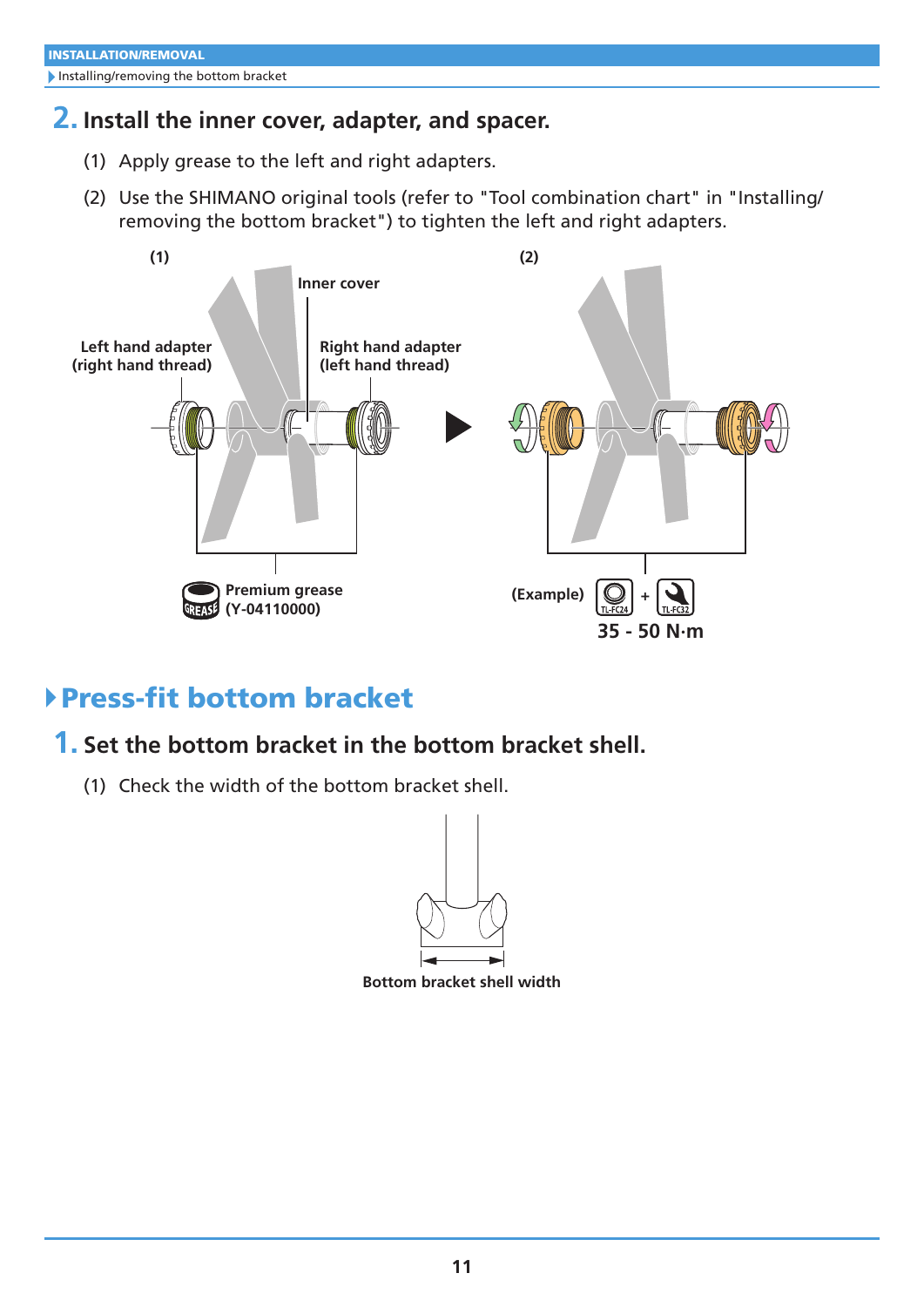(2) Prepare a spacer (2.5 mm) for the position indicated in the table.



(3) Set the inner cover and adapters.



#### **NOTICE**

**•** If the frame has openings for the bottom bracket shell, attach an inner cover to prevent foreign objects from getting inside. If there are no openings, it can be installed without an inner cover.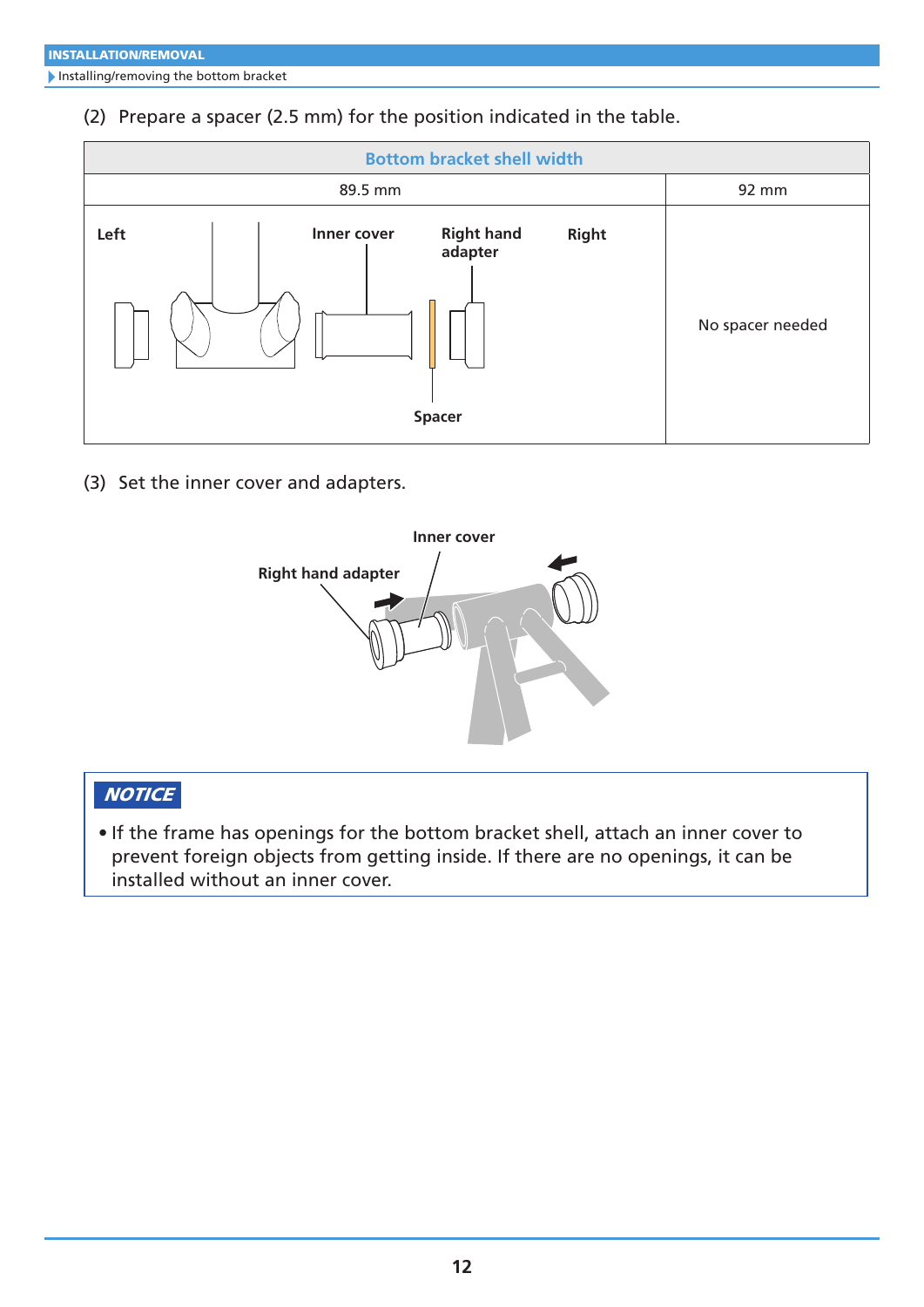#### **2. Insert the SHIMANO original tool into the bottom bracket.**



## **3. Press-fit the bottom bracket.**

Make sure that the contact surface of the bottom bracket is parallel with the contact surface of the bottom bracket shell.

\* Press-fit until there is no more gap between the bottom bracket and the bottom bracket shell.

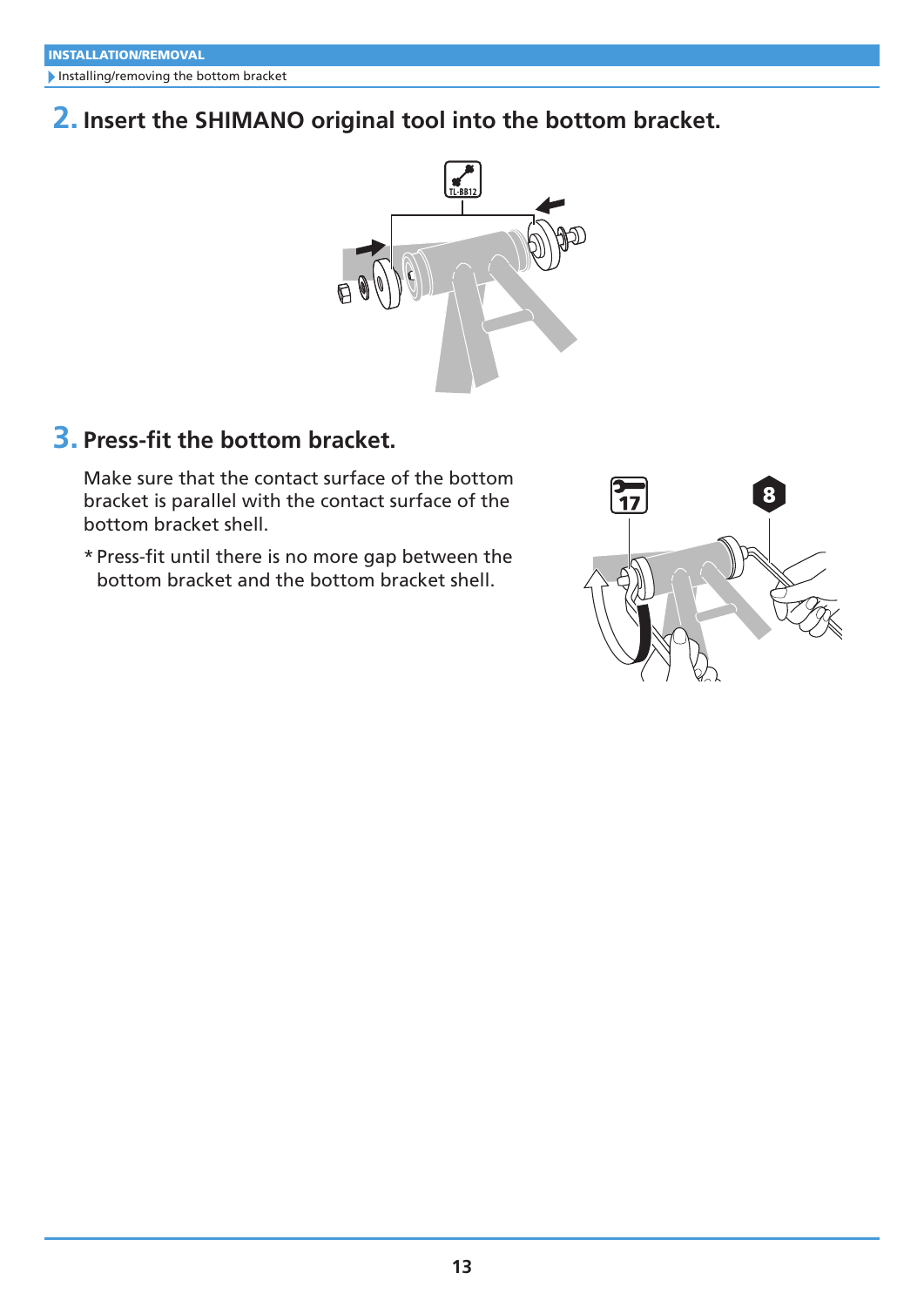## <span id="page-13-0"></span>**Removal**

# `Threaded bottom bracket

**1. Perform the removal in the reverse order from ["Installation" in](#page-9-1)  ["Installing/removing the bottom bracket."](#page-9-1)**

# `Press-fit bottom bracket

- **1. Insert the SHIMANO original tool into the bottom bracket.**
	- (1) Extend the flaps to taper the tip of the SHIMANO original tool.
	- (2) Insert the SHIMANO original tool from the opposite side of the adapter you wish to remove.
	- (3) As shown in the figure, press down on the protruding portion of the tip with your hand to expand the flaps.
	- (4) Push the tool in further while continuing to press down on the tip, until the flanges on the flaps engage with the adapter.

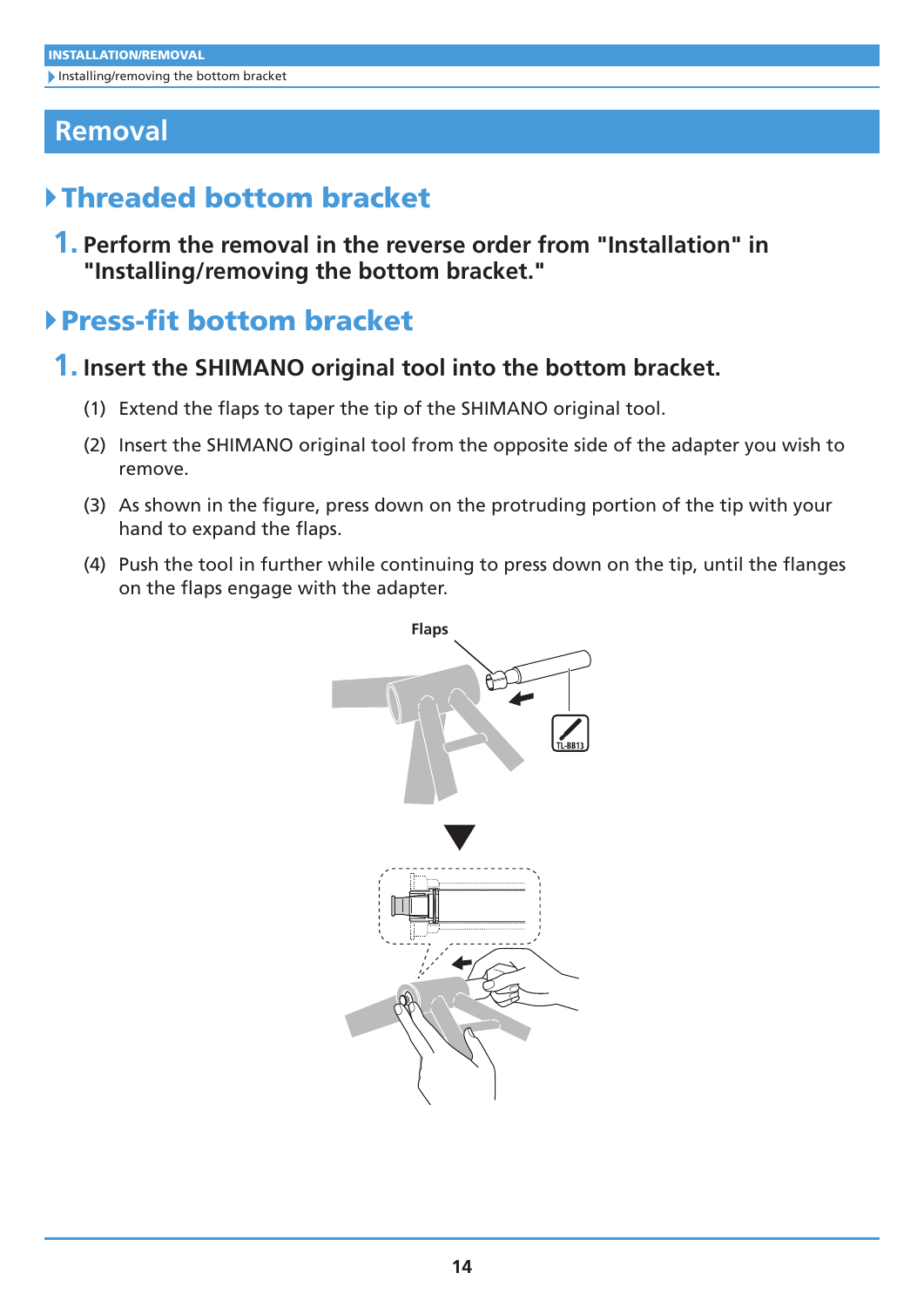**2. Tap the SHIMANO original tool with a plastic mallet to push out the adapter.**



**3. Remove the adapter on the opposite side in a similar manner.**



#### **NOTICE**

**•** Do not reuse adapters as they can be damaged during removal.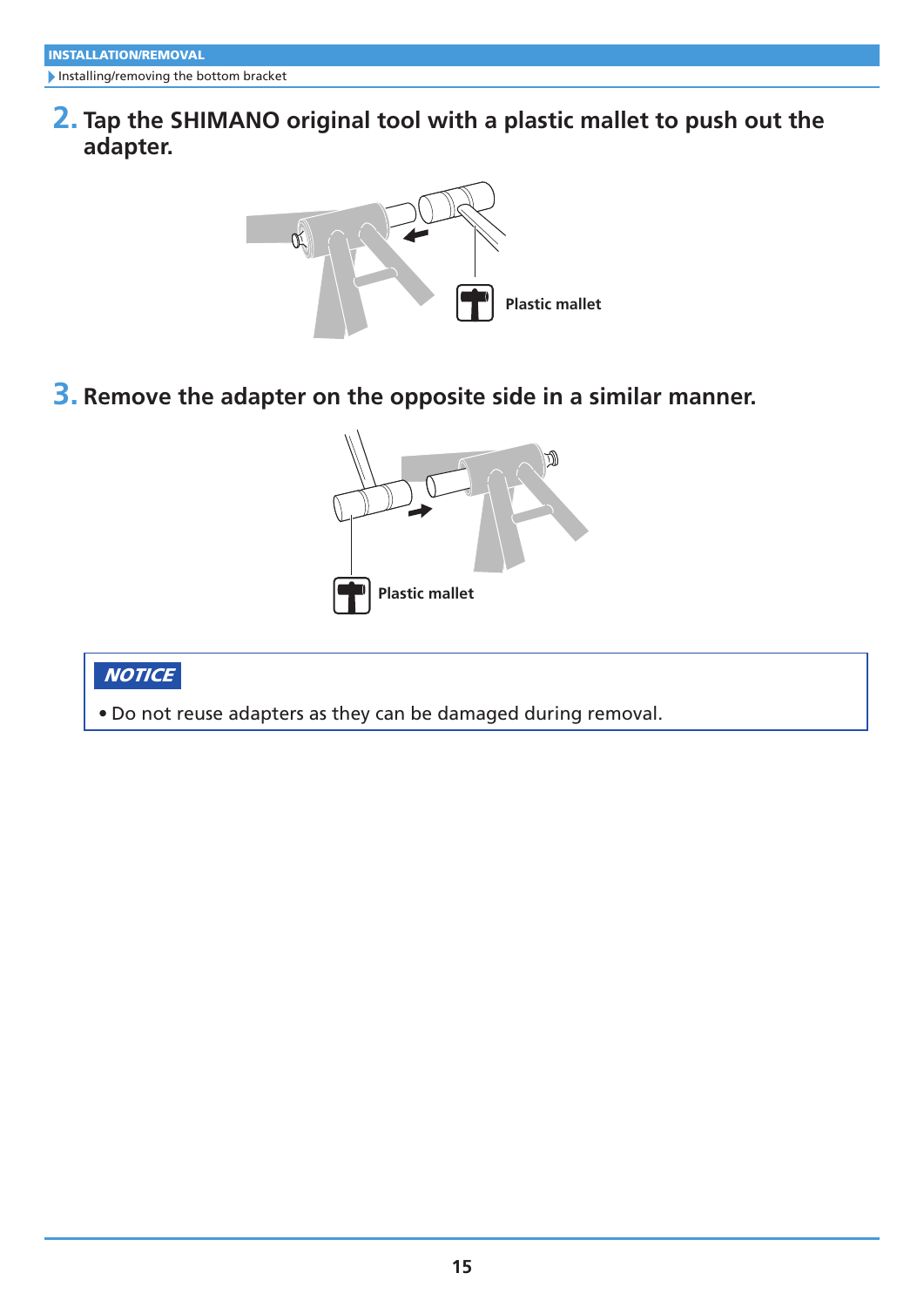# <span id="page-15-0"></span>Installing/removing the cranks

# <span id="page-15-1"></span>**Installation**

# `FC-M9100/FC-M9120

**1. Insert the right crank arm unit into the bottom bracket.**



**2. Completely tighten the adjustment nut of the left crank arm.**

Turn in the direction shown in the figure to tighten it.

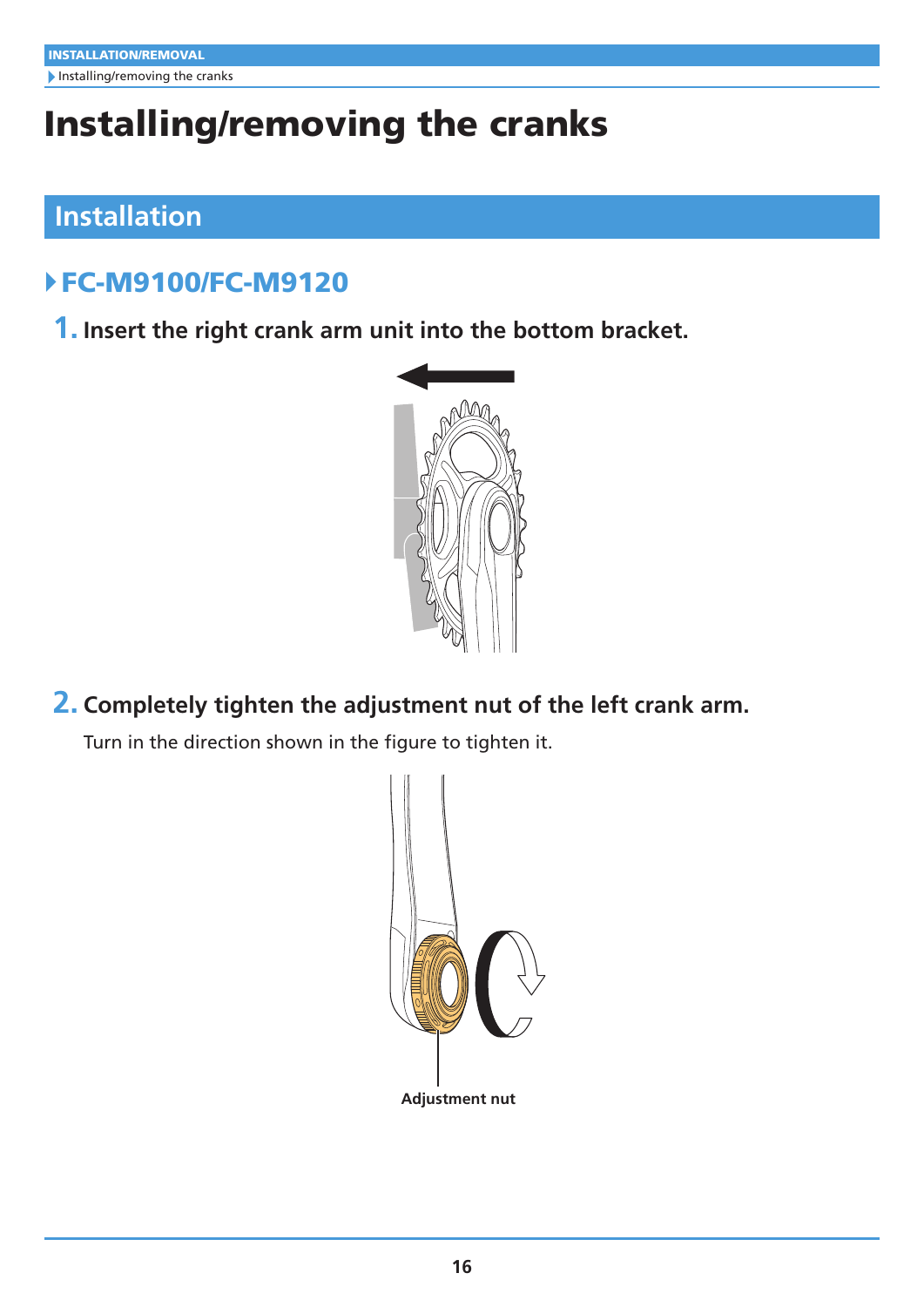#### **3. Set the left crank arm onto the axle of the right crank arm.**

As shown in the figure, be sure to set the left and right crank arms so that they are aligned.

For FC-M9120, be sure to place a spacer between the left crank arm and bottom bracket.



#### **NOTICE**

**•** When using FC-M9120, if the right crank arm and frame interfere, set the spacer between the right crank arm and bottom bracket instead of between the left crank arm and bottom bracket.

### **4. Tighten the mounting bolt of the left crank arm.**

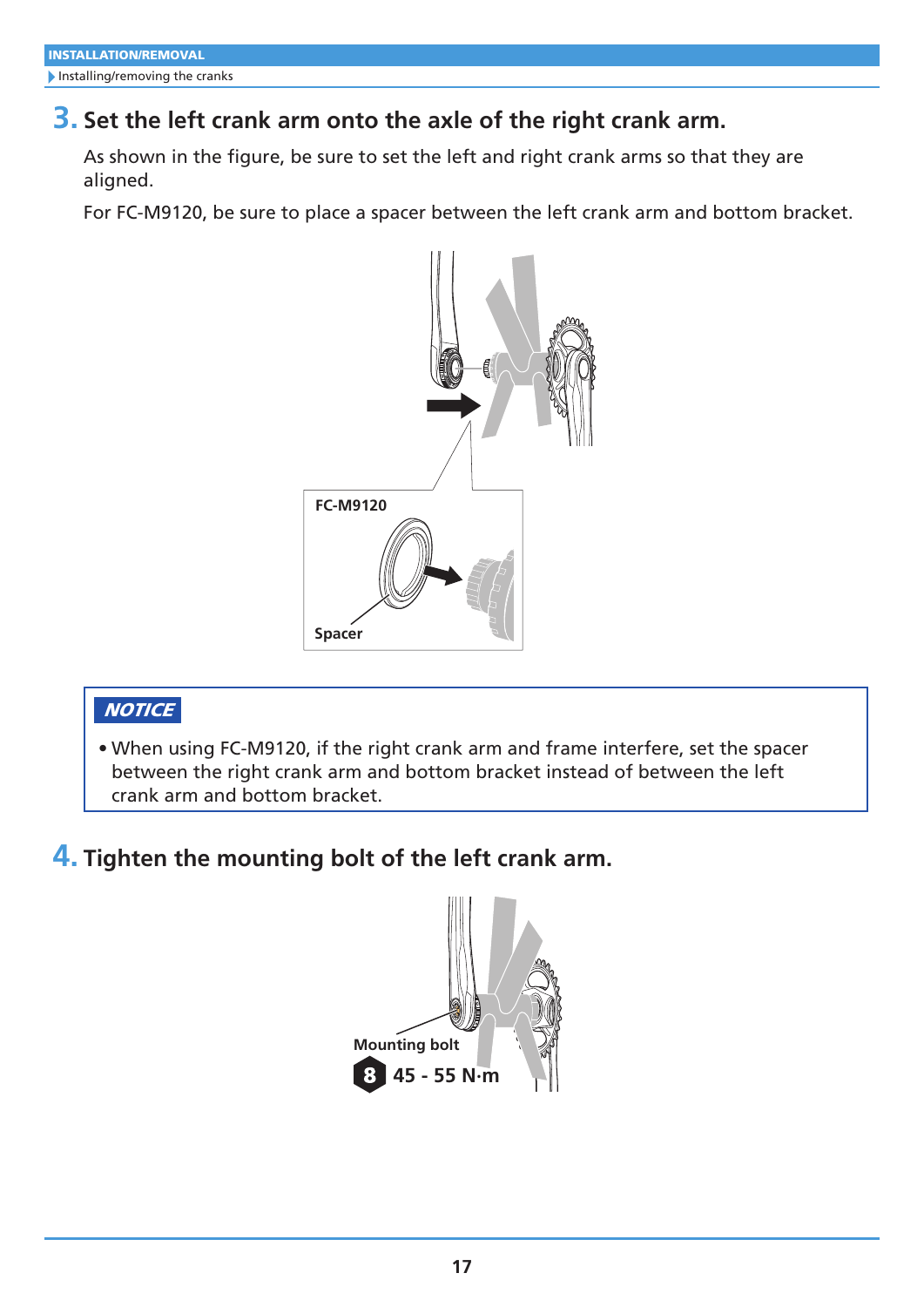#### **5. Turn the adjustment nut of the left crank arm to remove any looseness between the crank and bottom bracket.**

\* Turn the adjustment nut directly by hand or by inserting a tool such as a thin hexagon wrench into one of the holes.

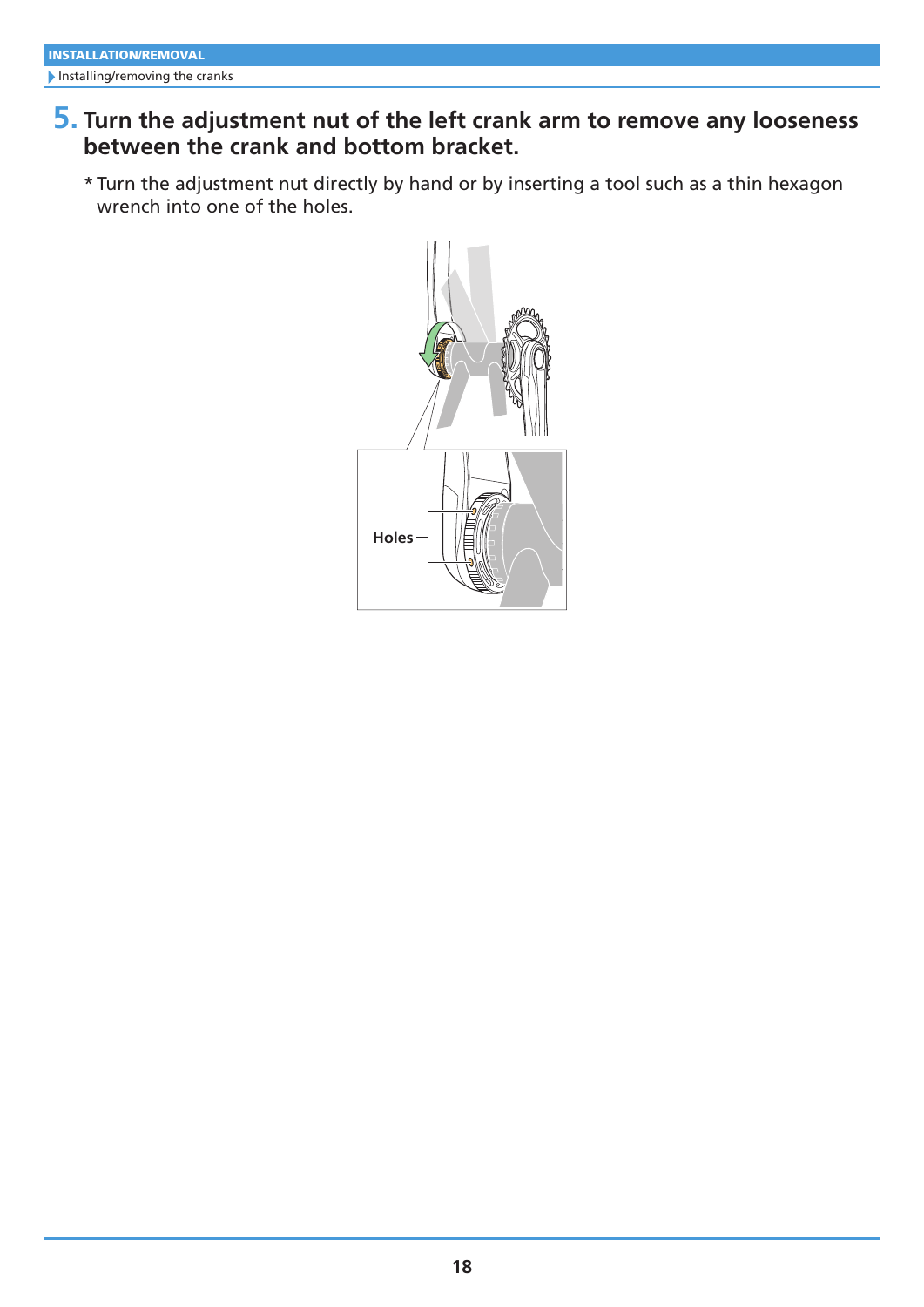## `FC-M8100/FC-M8120/FC-M8130/FC-M7100/FC-M7120/FC-M7130/FC-MT610/FC-MT900

#### **1. Insert the right crank arm unit into the bottom bracket.**

For the following models, be sure to place a spacer between the bottom bracket and the left and right crank arms.

| <b>FC-M8120/FC-M7120</b> | 3 mm spacer   |
|--------------------------|---------------|
| <b>FC-M8130/FC-M7130</b> | 4.5 mm spacer |

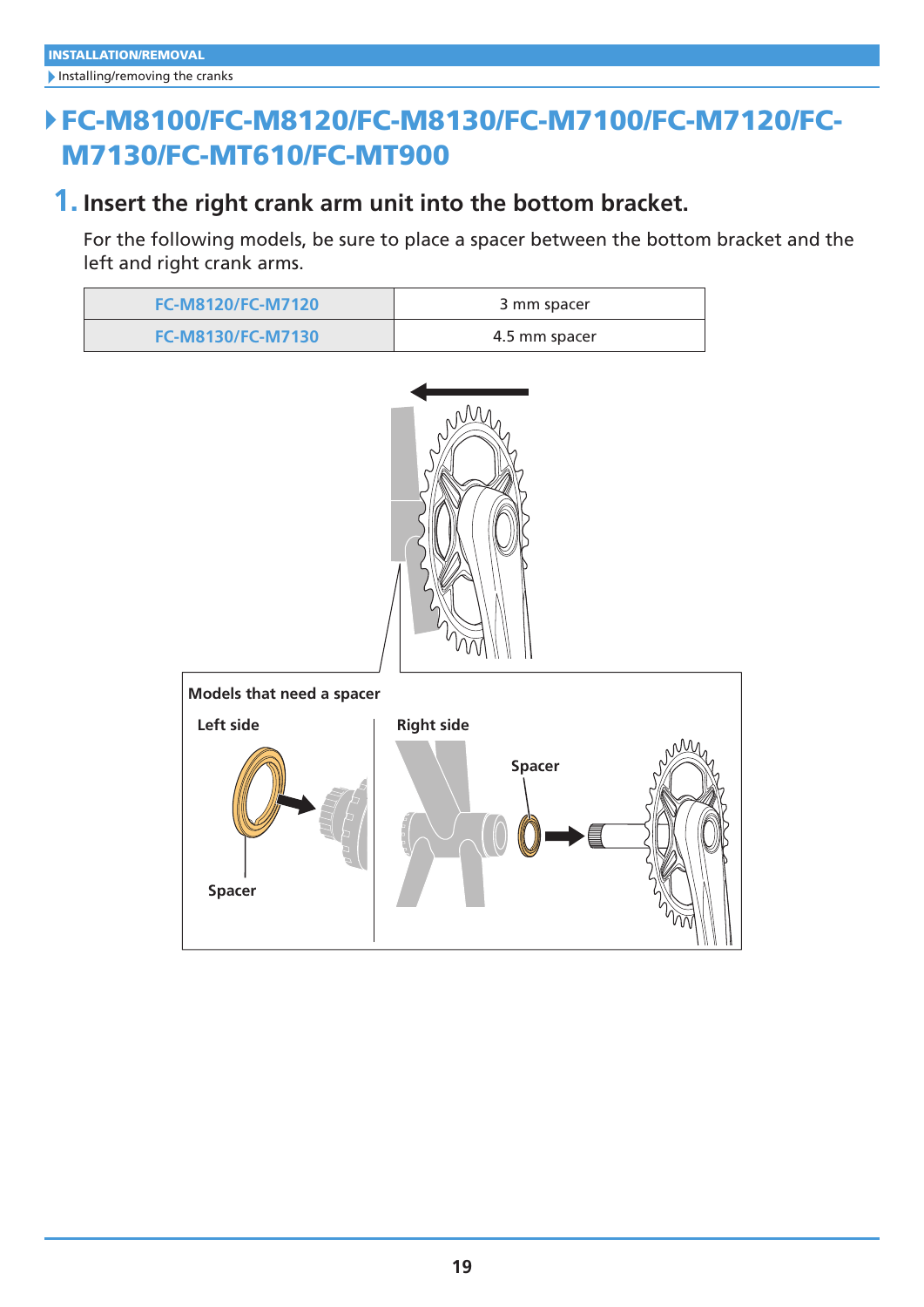#### **2. Set the left crank arm onto the axle of the right crank arm.**

- (1) Apply grease to the axle of the right crank arm unit.
- (2) Align the wide part of the left crank arm and the wide part of the axle of the right crank arm unit.



### **3. Install the cap.**

- (1) Apply grease to the crank arm mounting bolt specified in the figure.
- (2) Tighten using the SHIMANO original tool.

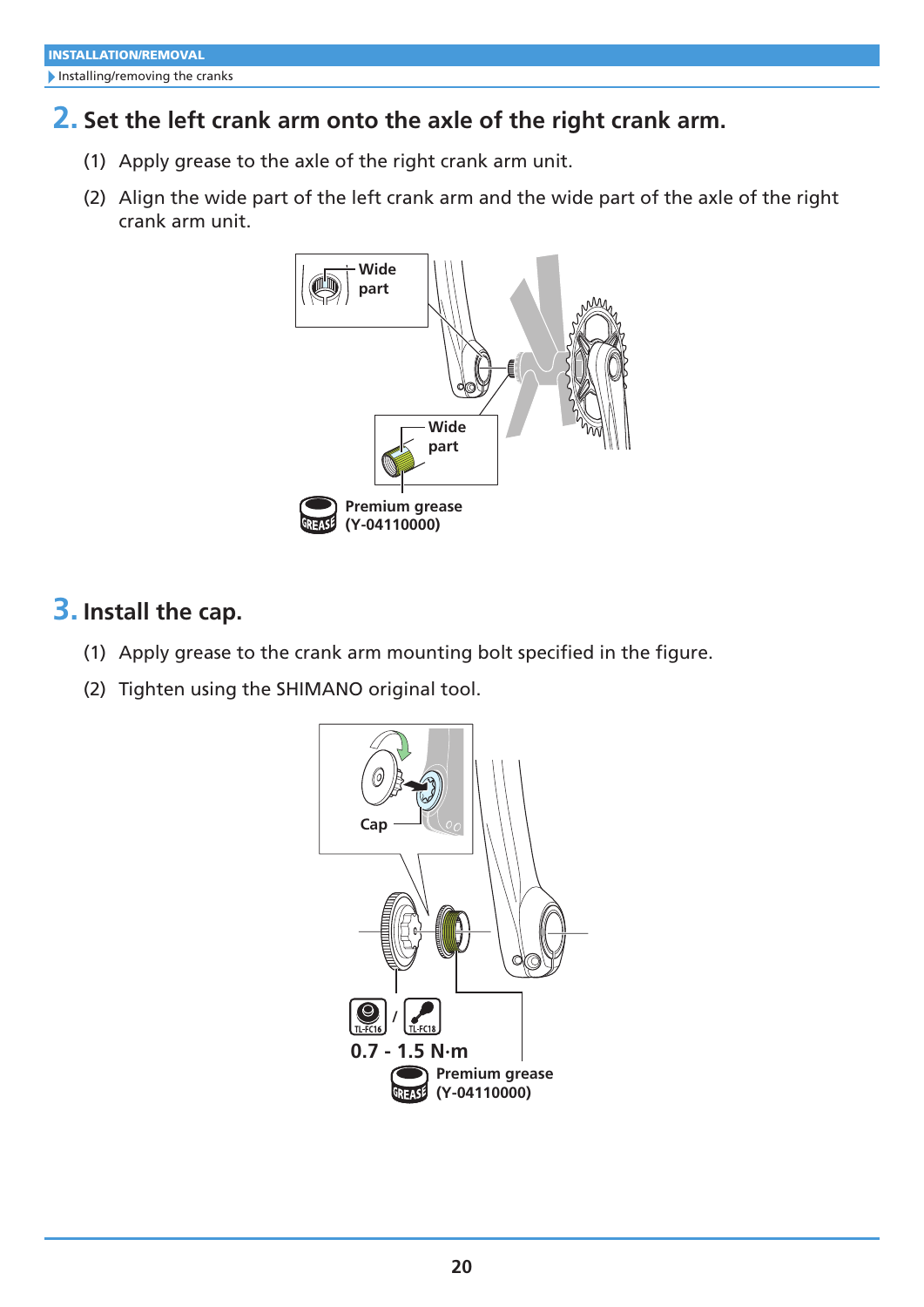## **4. Tighten and secure it using a bolt.**

- (1) Set the stopper plate in the direction shown in the figure and push it in.
- (2) Check that the plate pin is securely inserted.
- (3) Tighten the left crank arm bolts alternately.

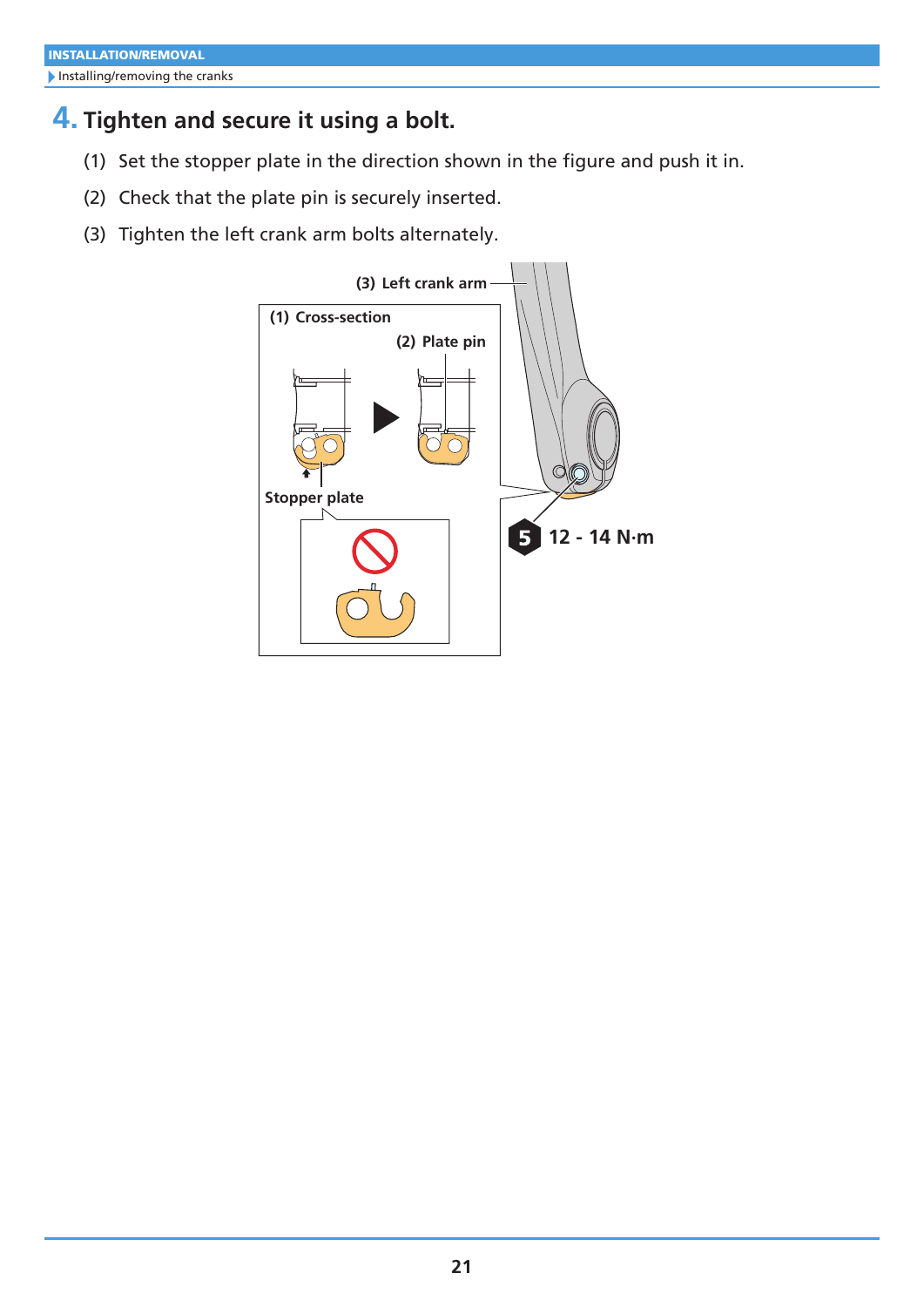## <span id="page-21-0"></span>**Removal**

# `FC-M9100/FC-M9120

#### **1. Loosen the mounting bolt of the left crank arm.**

As the mounting bolt is loosened, the left crank arm naturally detaches from the axle area of the right crank arm. For FC-M9120, remove the spacer.



**2. Remove the right crank arm unit from the bottom bracket.**

## `FC-M8100/FC-M8120/FC-M8130/FC-M7100/FC-M7120/FC-M7130/FC-MT610/FC-MT900

**1. Perform the removal in the reverse order from ["Installation" in](#page-15-1)  ["Installing/removing the cranks."](#page-15-1)**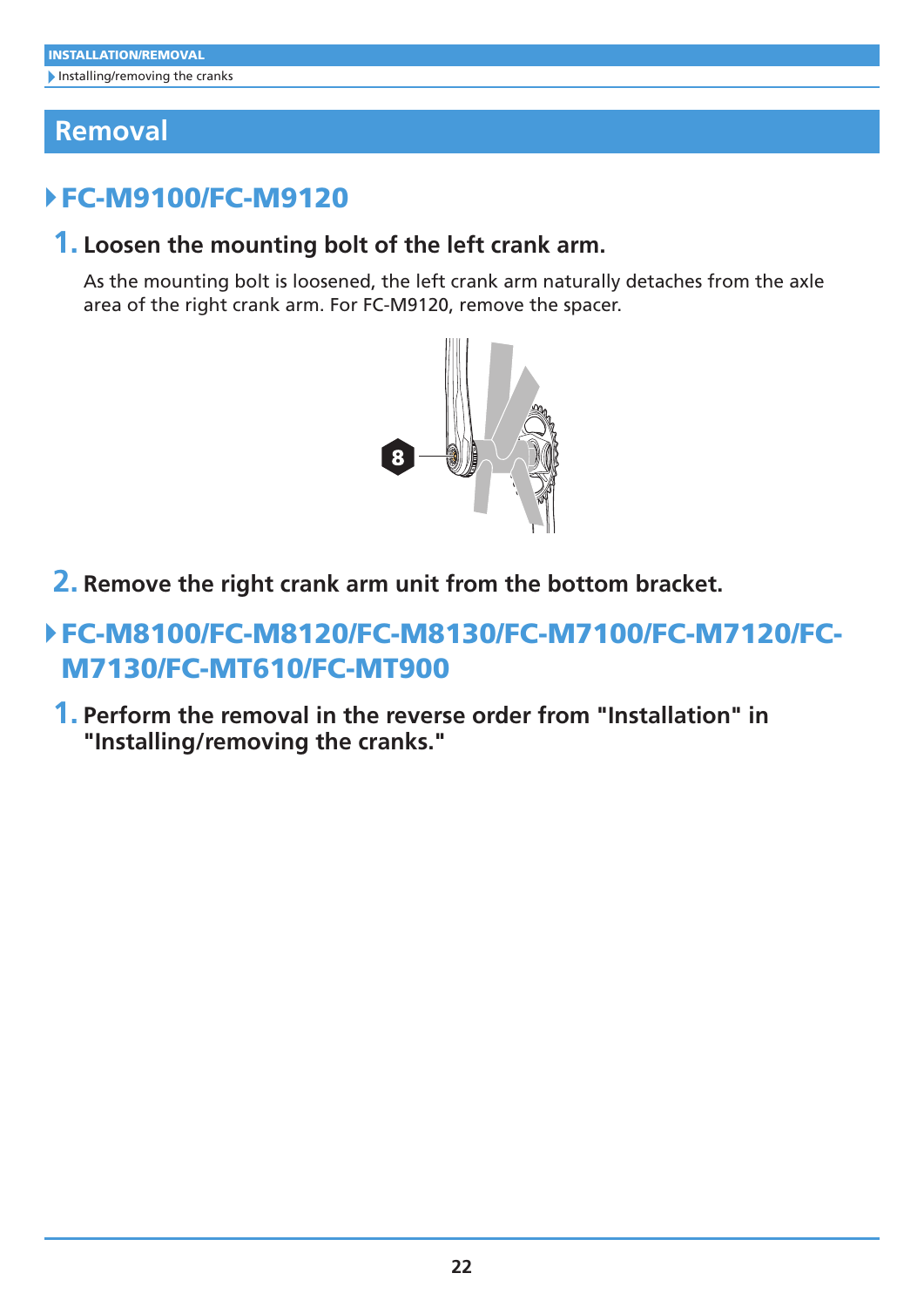# <span id="page-22-0"></span>MAINTENANCE

# Replacing the chainring

Perform the steps of the removal procedure for chainring replacement in the reverse order from the installation procedure.

# **Single gear types**

## `FC-M9100/FC-M9120/FC-MT900/FC-M8100/FC-M8120/FC-M8130/FC-M7100/FC-M7120/FC-M7130

#### **1. Remove the chainring from the crank arm.**



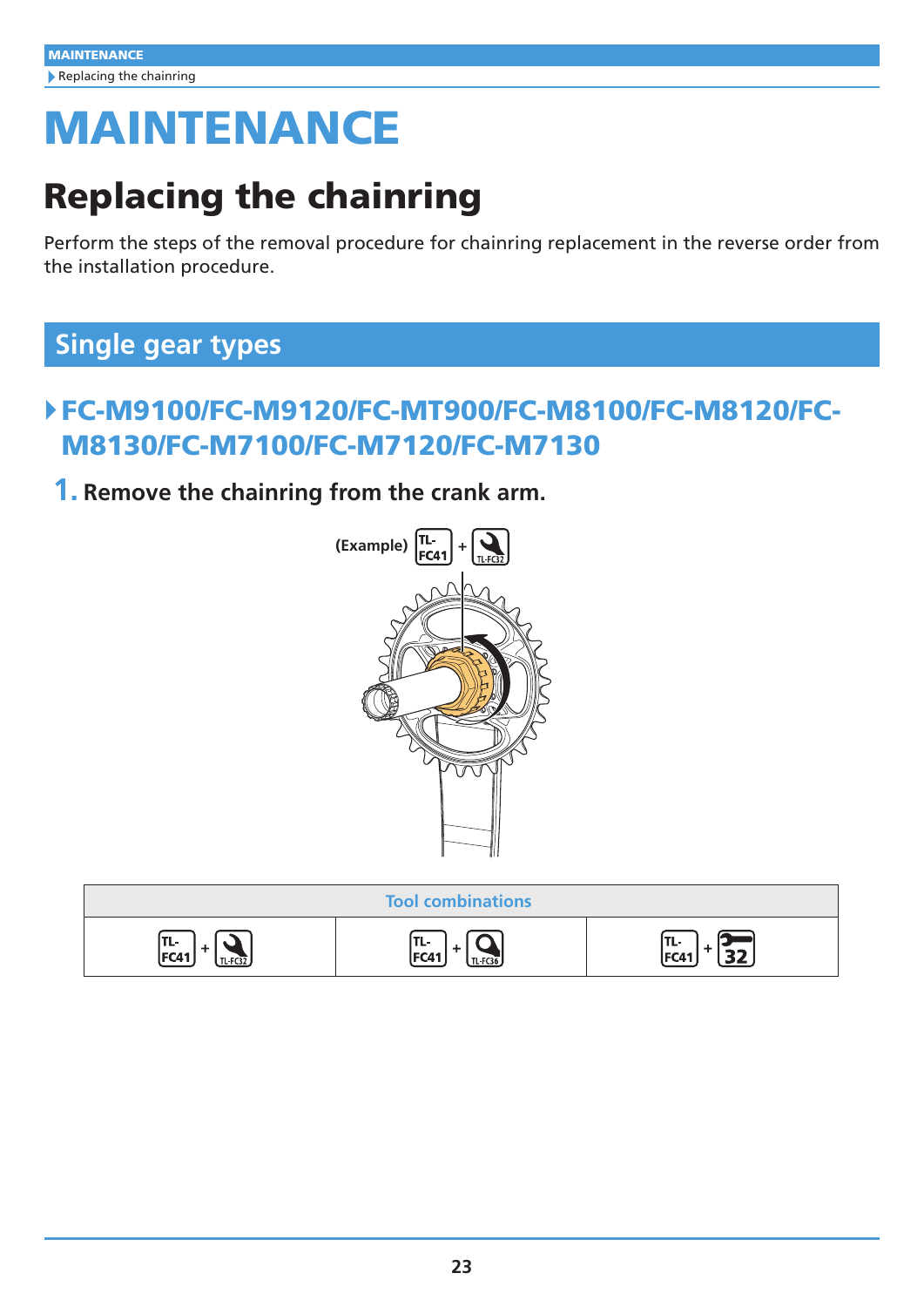Replacing the chainring

### **2. Apply grease to the inset portion of the crank arm.**



#### **3. Set the chainring on the crank arm.**

Set it so that the wide indentation on the inset portion of the chainring is aligned with the wide convex section of the crank arm.

- \*When using FC-MT900, install a spacer between the crank arm and chainring.
- \*When using FC-M8100/FC-M8120/FC-M8130/FC-M7100/FC-M7120/FC-M7130, this spacer is attached to the chainring.

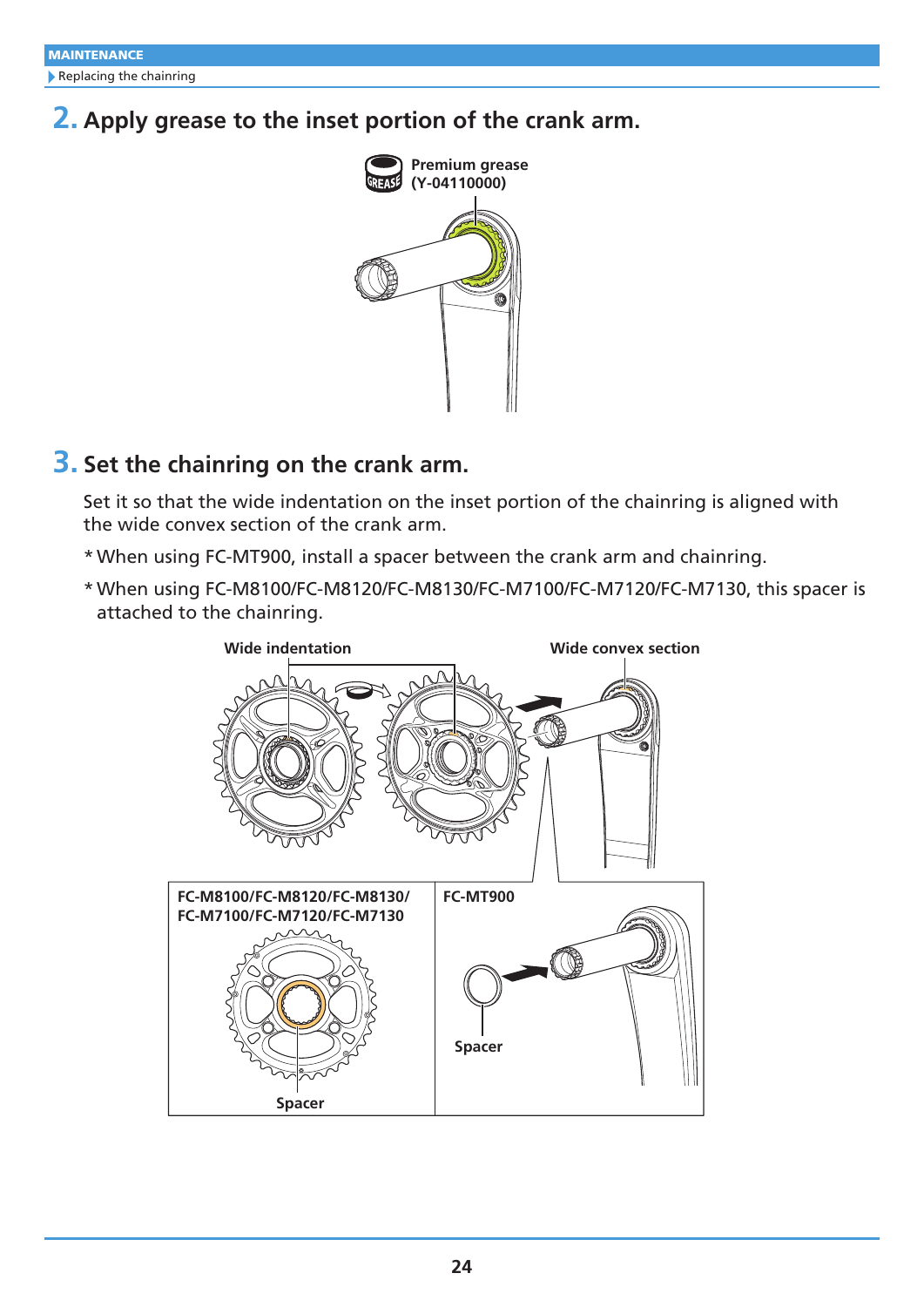#### **NOTICE**

**•** The lock ring included with the DEORE XT M8100 series, SLX M7100 series, and FC-MT900 cannot be used with the XTR M9100 series.

The lock ring included with the XTR M9100 series can be used with the DEORE XT M8100 series, SLX M7100 series, and FC-MT900.

Use a compatible lock ring when replacing the chainring.

|                      | Included with the<br><b>XTR M9100 series</b><br>(no series name<br>mark)                             | Included with the<br><b>DEORE XT M8100</b><br>series/SLX M7100<br>series | <b>Included with</b><br><b>FC-MT900</b> |
|----------------------|------------------------------------------------------------------------------------------------------|--------------------------------------------------------------------------|-----------------------------------------|
| <b>Lock ring</b>     | OCKE-35-50N                                                                                          | <b>VISLA SERIES ONLY</b><br>OCKES35-50N                                  | $C-MT900$ ONI<br>OCKE-35-50N            |
| <b>Compatibility</b> | The lock ring can be<br>used with the DEORE<br>XT M8100 series/SLX<br>M7100 series/FC-<br>MT900 too. | The lock ring cannot be used with the XTR<br>M9100 series.               |                                         |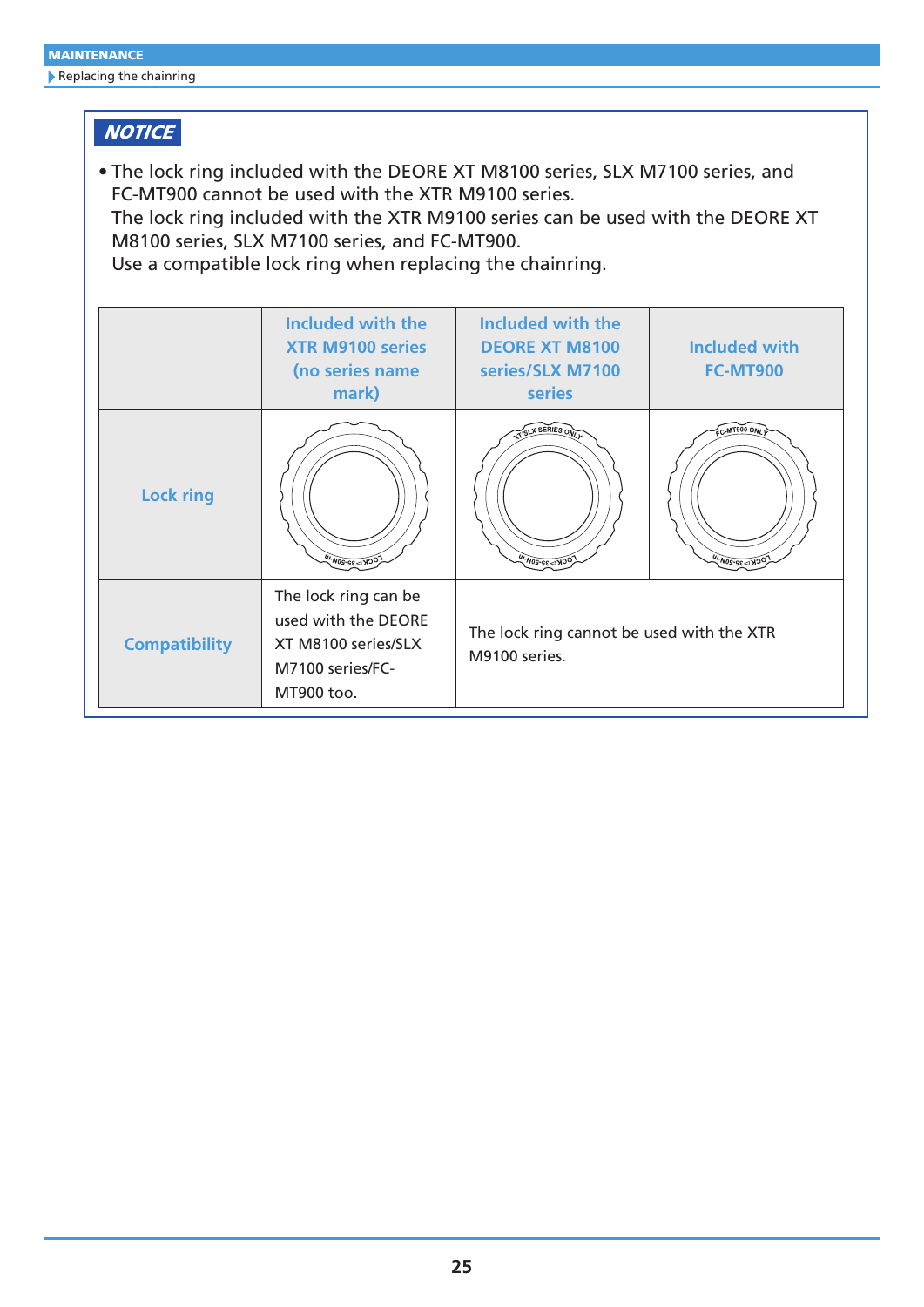| <b>MAINTENANCE</b>                            |
|-----------------------------------------------|
| $\blacktriangleright$ Replacing the chainring |

## **4. Secure the chainring.**

Tighten using the tool combinations specified in the following table.



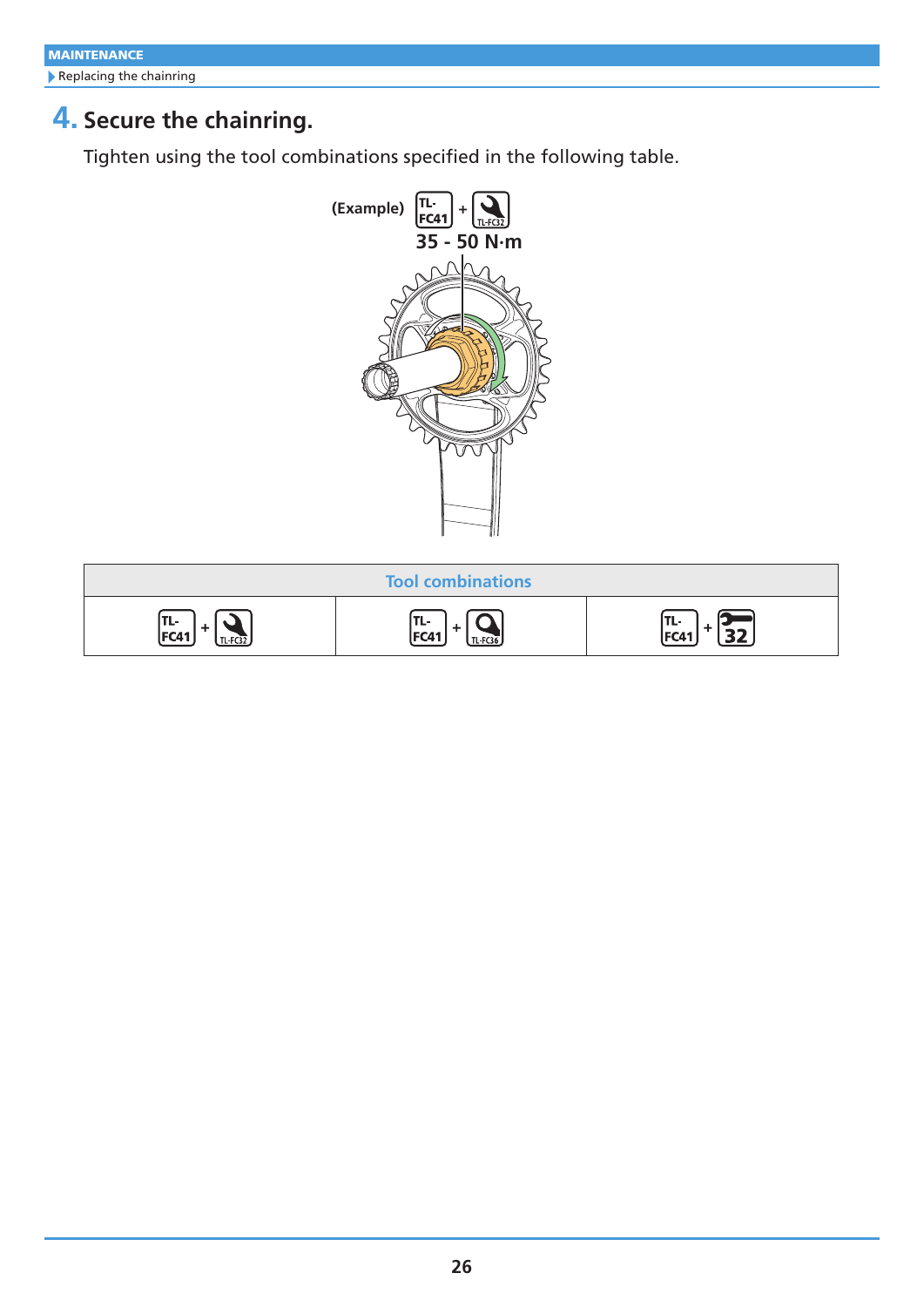# `FC-MT610

**1. Remove the chainring from the crank arm.**

### **2. Set the chainring on the crank arm.**

With the marked side facing outward, set the chainring.



## **3. Secure the chainring.**

Tighten the fixing bolts.

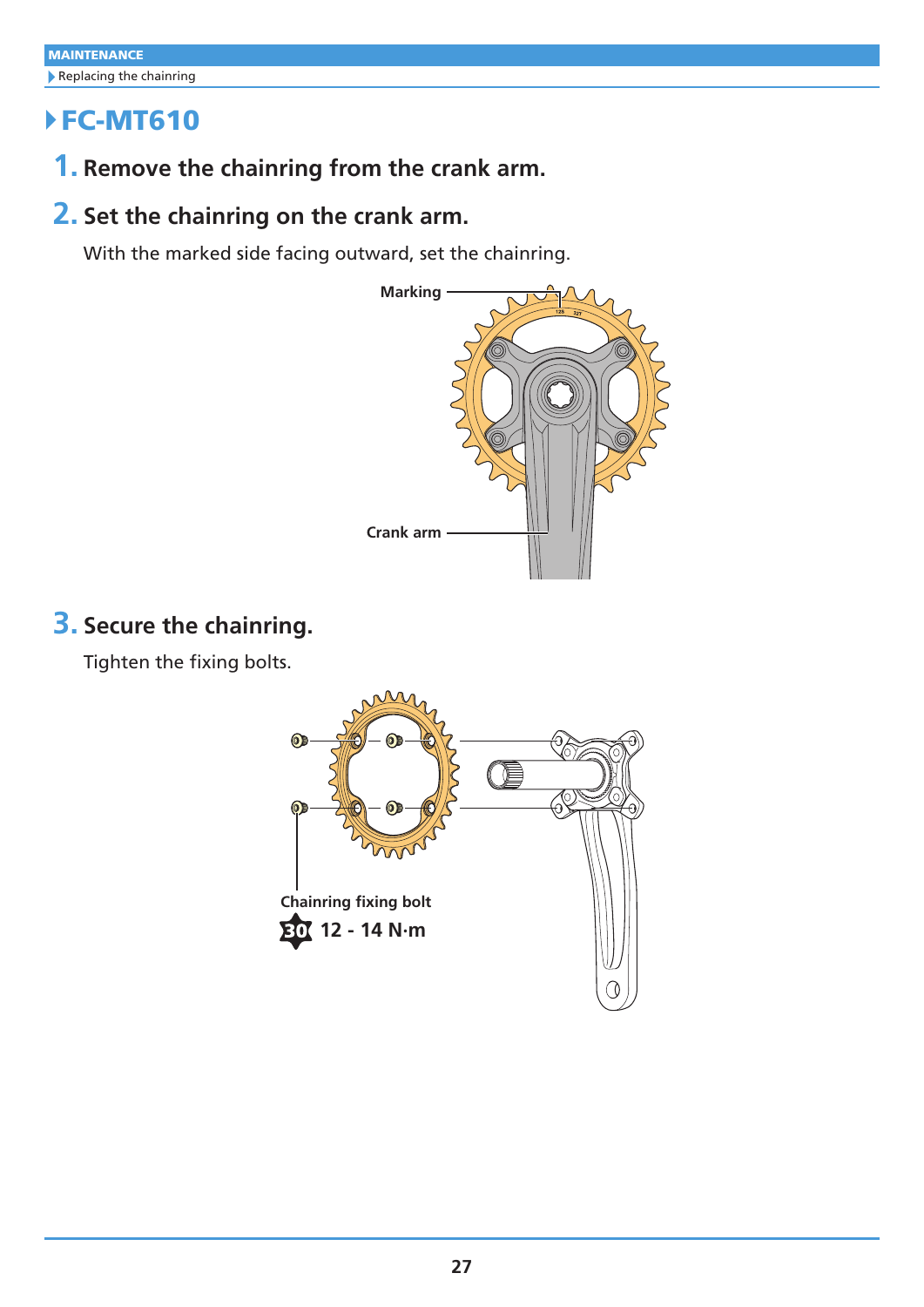<span id="page-27-0"></span>Replacing the chainring

# **Double gear types**

#### **NOTICE**

**•** Be sure to use the gear combination with the specified number of teeth. If other gears are used, the chain may fall between the gears and damage the gears.

| <b>Crank arm</b> | <b>Top</b> | Low      |
|------------------|------------|----------|
| <b>FC-M9100</b>  | 38T-BH     |          |
| <b>FC-M9120</b>  | 38T-BHB    | 28T-BH   |
| <b>FC-M8100</b>  | 36T-BJ     |          |
| <b>FC-M8120</b>  |            |          |
| <b>FC-M7100</b>  |            | $26T-BJ$ |
| <b>FC-M7120</b>  |            |          |

#### **1. Remove the chainring from the crank arm.**

After removing the smallest chainring, remove the largest chainring as shown in the figure.



| <b>Tool combinations</b> |           |      |  |
|--------------------------|-----------|------|--|
| ITL-                     | ITL-      | ITL- |  |
| FC41                     | FC41      | FC4' |  |
| TL-FC32 $\overline{ }$   | $TL$ FC36 | --   |  |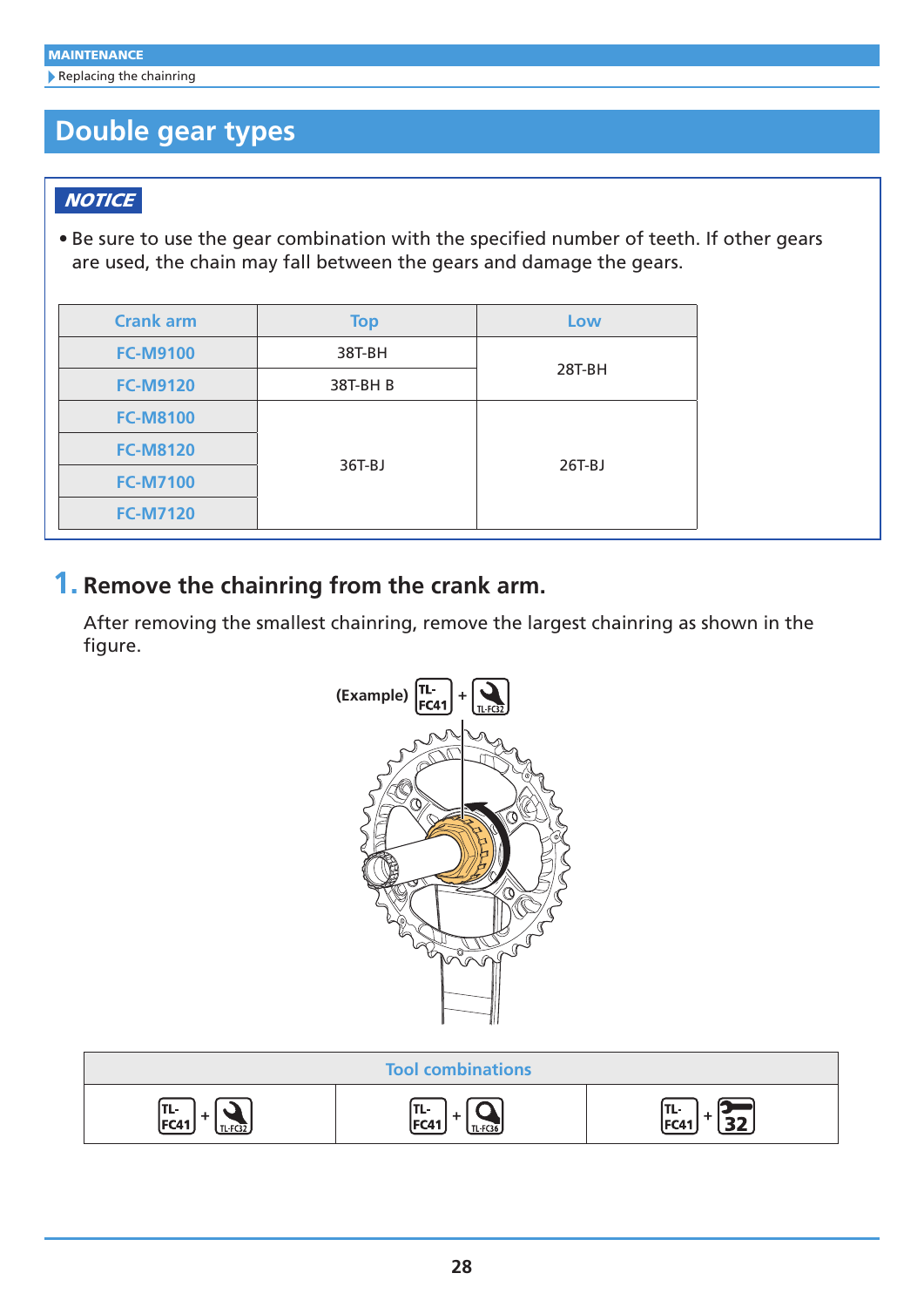Replacing the chainring

### **2. Apply grease to the inset portion of the largest chainring.**



#### **3. Set the largest chainring on the crank arm.**

Set it so that the wide indentation on the inset portion of the largest chainring is aligned with the wide convex section of the crank arm.

\* For FC-M8100/FC-M8120/FC-M7100/FC-M7120, the spacer is attached to the chainring.

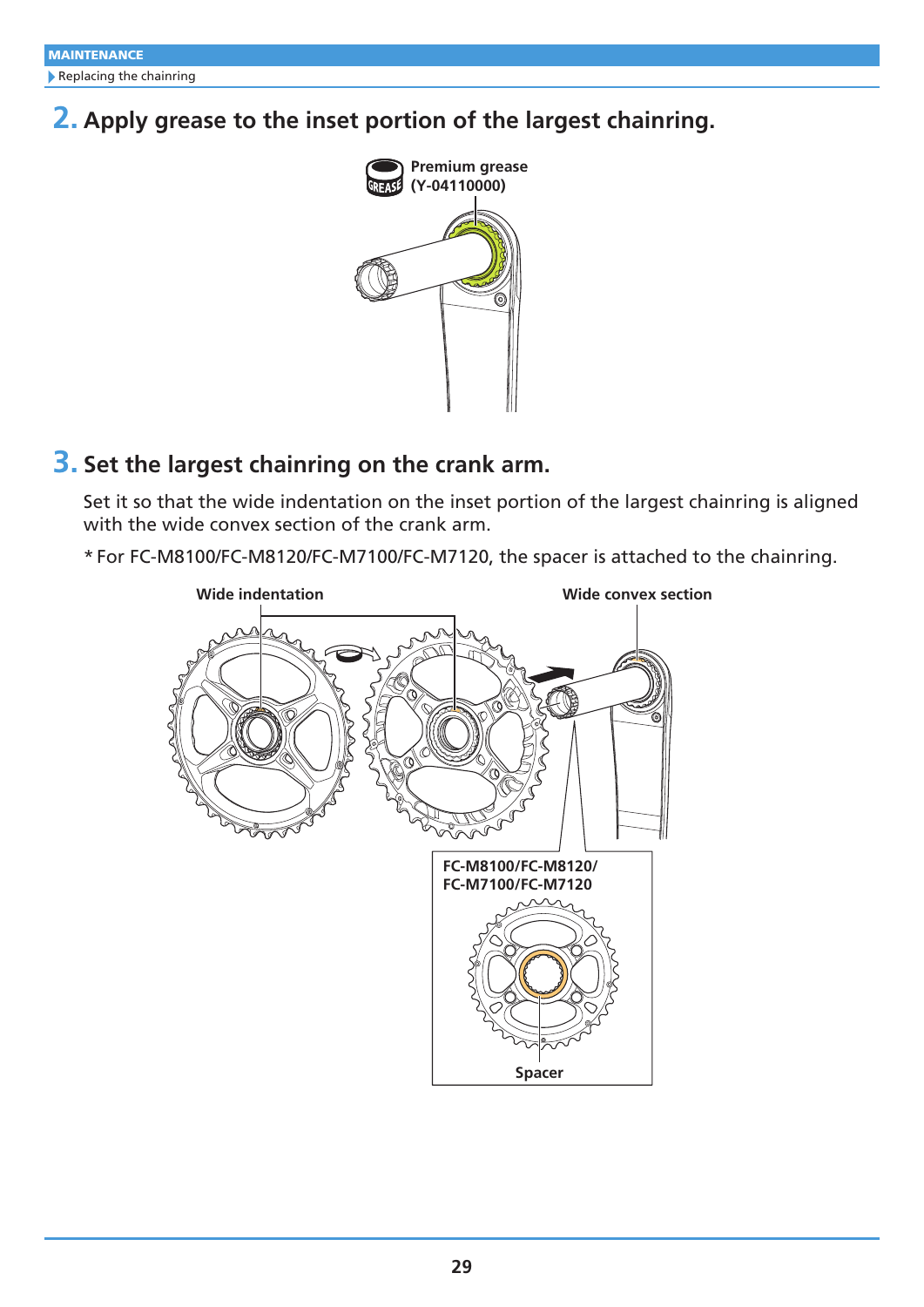#### **NOTICE**

**•** The lock ring included with the DEORE XT M8100 series, SLX M7100 series, and FC-MT900 cannot be used with the XTR M9100 series.

The lock ring included with the XTR M9100 series can be used with the DEORE XT M8100 series, SLX M7100 series, and FC-MT900.

Use a compatible lock ring when replacing the chainring.

|                      | Included with the<br><b>XTR M9100 series</b><br>(no series name<br>mark)                             | Included with the<br><b>DEORE XT M8100</b><br>series/SLX M7100<br>series | <b>Included with</b><br><b>FC-MT900</b> |
|----------------------|------------------------------------------------------------------------------------------------------|--------------------------------------------------------------------------|-----------------------------------------|
| <b>Lock ring</b>     | OCKE-35-50N                                                                                          | <b>VISLA SERIES ONLY</b><br>OCKES35-50N                                  | $C-MT900$ ONI<br>OCKE-35-50N            |
| <b>Compatibility</b> | The lock ring can be<br>used with the DEORE<br>XT M8100 series/SLX<br>M7100 series/FC-<br>MT900 too. | The lock ring cannot be used with the XTR<br>M9100 series.               |                                         |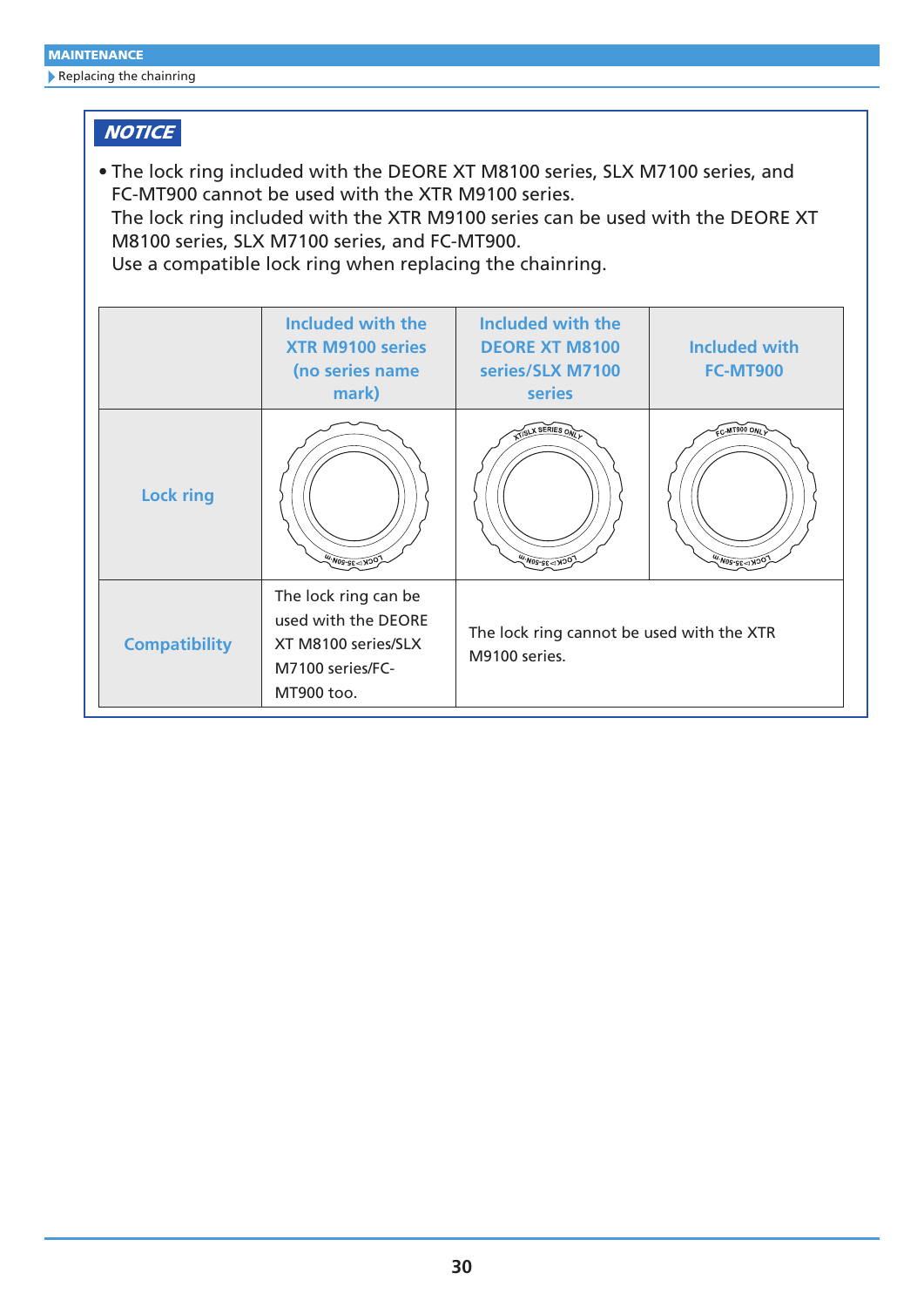## **4. Secure the largest chainring.**

Tighten using the tool combinations specified in the following table.



| <b>Tool combinations</b> |           |      |  |
|--------------------------|-----------|------|--|
| TL-                      | ITL-      | ITL- |  |
| FC41                     | FC41      | FC41 |  |
| $TL$ FC32 $\rfloor$      | $TL$ FC36 | ◡    |  |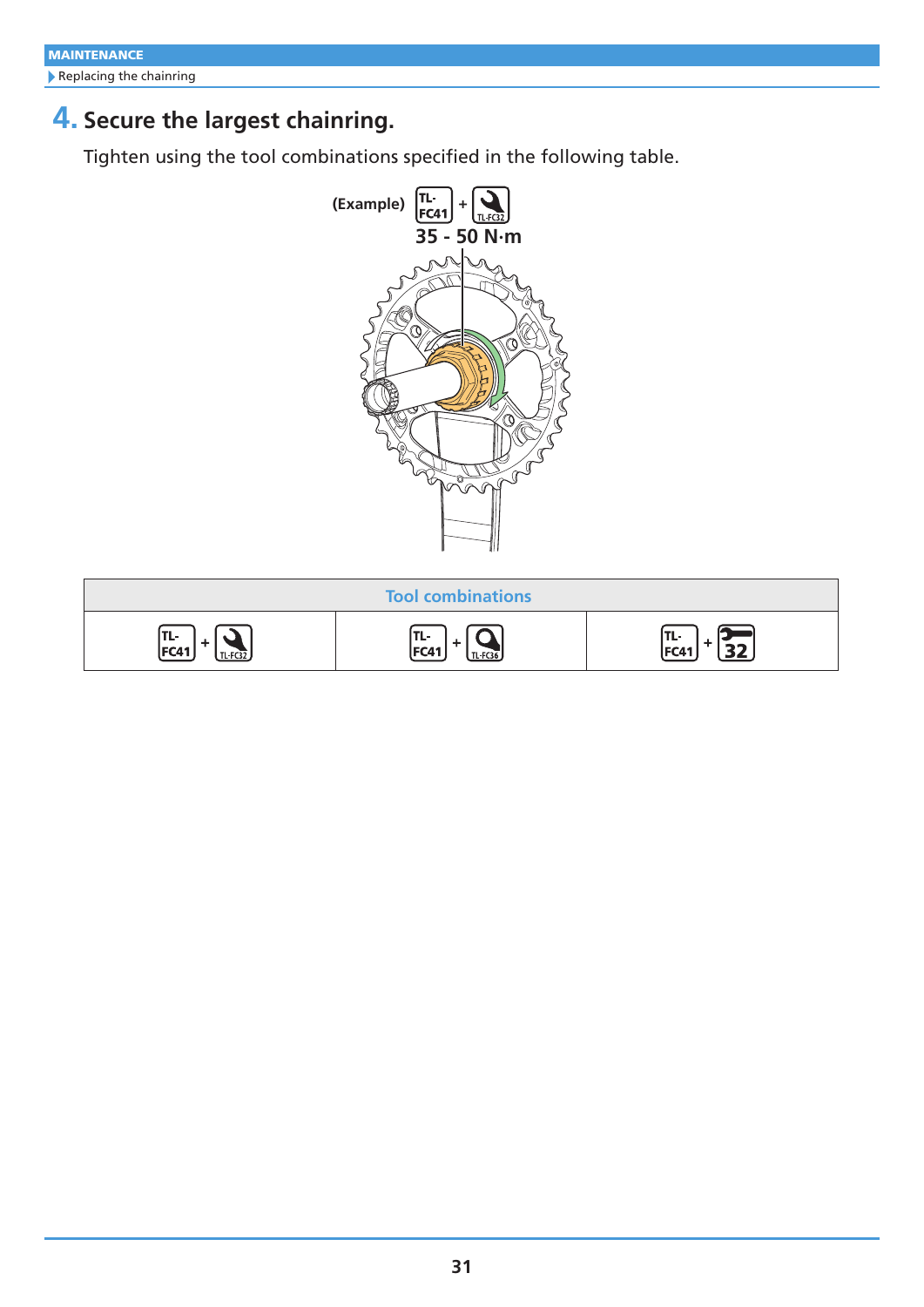### **5. Set the smallest chainring.**

With the marked side facing inward, set the smallest chainring so that the convex section is positioned under the crank arm.

#### **FC-M9100/FC-M9120**



#### **FC-M8100/FC-M8120/FC-M7100/FC-M7120**

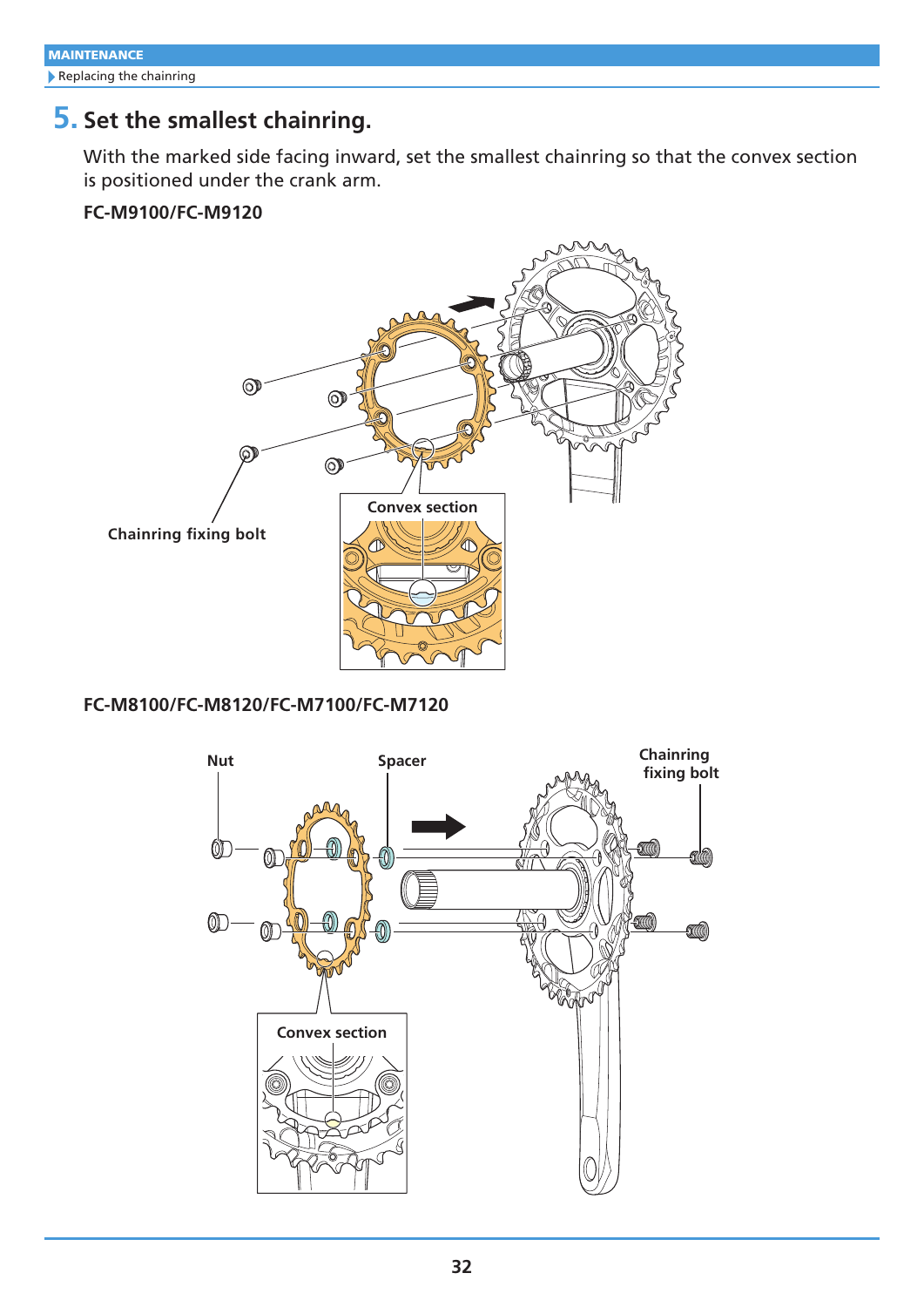### **6. Secure the smallest chainring.**

Tighten using the SHIMANO original tool.

#### **FC-M9100/FC-M9120**



**FC-M8100/FC-M8120/FC-M7100/FC-M7120**

**Chainring fixing bolt**